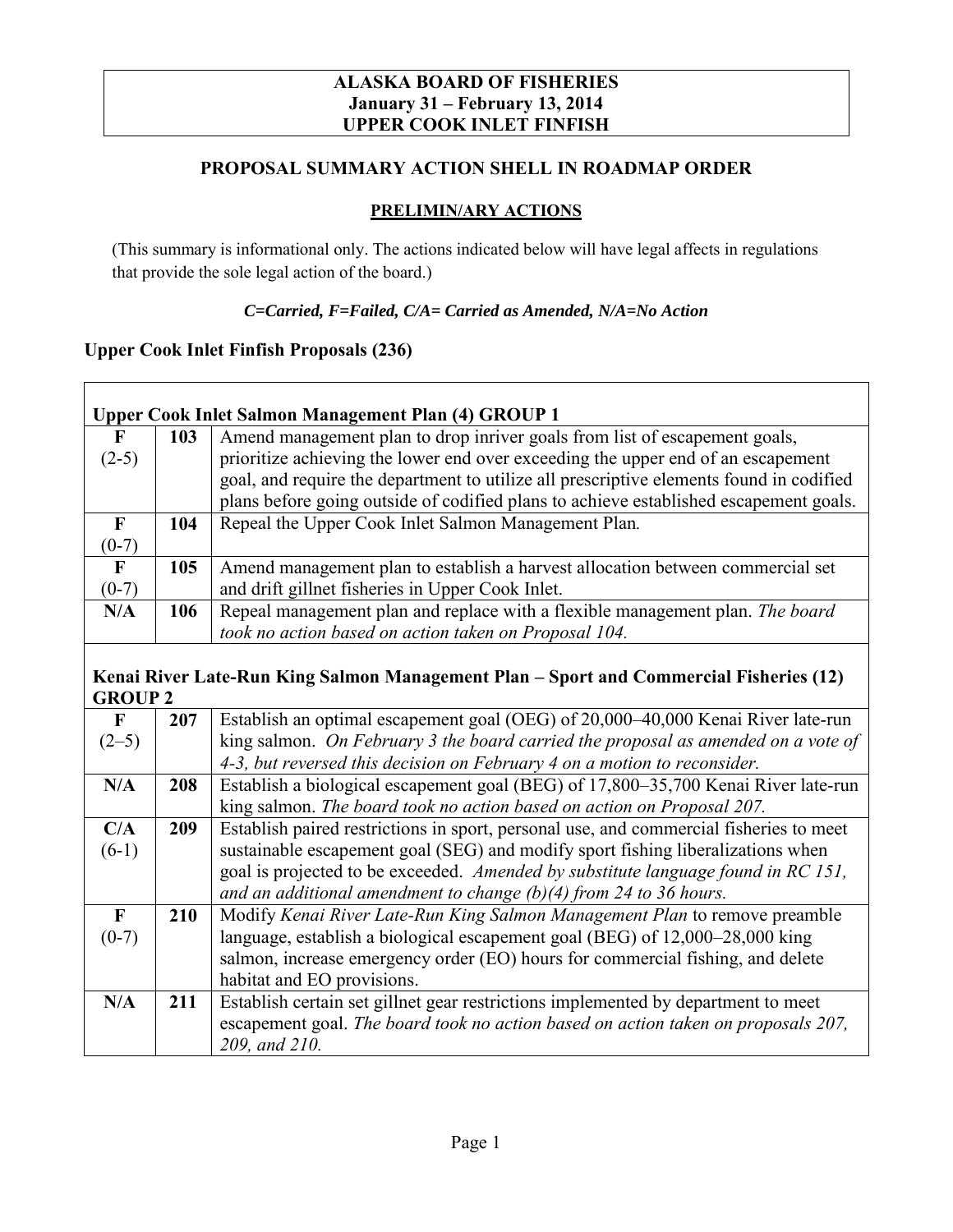| $\mathbf F$             | 212 | Modify management plan to allow restrictions to set gillnetters in the Upper                                                                                                    |
|-------------------------|-----|---------------------------------------------------------------------------------------------------------------------------------------------------------------------------------|
| $(0-7)$                 |     | Subdistrict when the late-run Kenai River king salmon sport fishery has gone to                                                                                                 |
|                         |     | catch and release, including limiting how many nets a permit holder can fish; closing                                                                                           |
|                         |     | fishing within one-half mile offshore; and nonretention or sale of king salmon.                                                                                                 |
|                         |     |                                                                                                                                                                                 |
| N/A                     | 213 | Close set gillnet fishery in the Upper Subdistrict, if the late-run Kenai River king                                                                                            |
|                         |     | salmon sport fishery is restricted to catch and release. The board took no action                                                                                               |
|                         |     | based on action taken on proposals 207, 209, and 210.                                                                                                                           |
| $\mathbf C$             | 214 | Amend the management plan to clarify provisions within the Kasilof River Salmon                                                                                                 |
| $(7-0)$                 |     | Management Plan exempt under this plan.                                                                                                                                         |
| $\mathbf{F}$<br>$(0-7)$ | 215 | Allow set gillnet fishing to occur in East Forelands Section of the Upper District if<br>projected inriver return is less than 40,000 king salmon, projected escapement is less |
|                         |     | than 15,000 king salmon, and inriver sport fishery is closed.                                                                                                                   |
| $\mathbf F$             | 216 | Amend management plan to change effective dates of provisions in the plan; delegate                                                                                             |
| $(0-7)$                 |     | authority to the commissioner to manage restrictions by time, area, methods, and                                                                                                |
|                         |     | means during times of low king salmon abundance; and delete a provision in the                                                                                                  |
|                         |     | plan.                                                                                                                                                                           |
| $\mathbf F$             | 217 | Delete language in Cook Inlet management plans that restrict department's flexibility                                                                                           |
| $(0-7)$                 |     | to manage salmon fisheries based on inseason abundance and add language that                                                                                                    |
|                         |     | states the department shall manage common property fisheries for a reasonable                                                                                                   |
|                         |     | opportunity to harvest salmon resources.<br>Use the southern Anchor River marker instead of the Bluff Point marker when                                                         |
| $\mathbf F$<br>$(0-7)$  | 218 | restricting the marine king salmon fishery to protect Kenai River king salmon.                                                                                                  |
|                         |     |                                                                                                                                                                                 |
|                         |     |                                                                                                                                                                                 |
|                         |     |                                                                                                                                                                                 |
| N/A                     | 190 | Kenai River Early-Run King Salmon Sport Fishery (10) GROUP 3<br>Revise the management plan with measures that stabilize fisheries during low-run                                |
|                         |     | years, increase opportunities during large-run years, and eliminate the "slot limit" for                                                                                        |
|                         |     | king salmon. The board took no action based on withdraw of proposer's support                                                                                                   |
|                         |     | found in RC 131.                                                                                                                                                                |
| $\mathbf C$             | 186 | Add a reference to the existing optimal escapement goal (OEG) for Kenai River                                                                                                   |
| $(7-0)$                 |     | early-run king salmon and provide department additional management flexibility.                                                                                                 |
|                         |     |                                                                                                                                                                                 |
| N/A                     | 187 | Modify the Kenai River early-run king salmon plan to provide the department more                                                                                                |
|                         |     | flexibility when liberalizing the sport fishery. The board took no action based on                                                                                              |
| N/A                     | 188 | action taken on Proposal 186.                                                                                                                                                   |
|                         |     | Maintain existing optimal escapement goal (OEG) of 5,300–9,000 Kenai River early-<br>run king salmon. The board took no action based on action taken on Proposal 186.           |
| $\mathbf F$             | 189 | Modify Kenai River early-run king salmon optimal escapement goal (OEG) to                                                                                                       |
| $(0-7)$                 |     | 9,000-14,000 fish.                                                                                                                                                              |
| $\mathbf F$             | 191 | Repeal slot limit for Kenai River early-run king salmon.                                                                                                                        |
| $(0-7)$                 |     |                                                                                                                                                                                 |
| $\mathbf C$             | 192 | Increase Kenai River early-run king salmon slot-limit size requirement.                                                                                                         |
| $(6-1)$                 |     |                                                                                                                                                                                 |
| $\mathbf{F}$            | 193 | Increase the Kenai River early-run king salmon slot-limit size requirement and                                                                                                  |
| $(1-6)$<br>N/A          | 194 | extend slot limit through July 31.                                                                                                                                              |
|                         |     | Prohibit retention of early-run and late-run Kenai River king salmon 42 inches or<br>greater in length. The board took no action based on action taken under proposal           |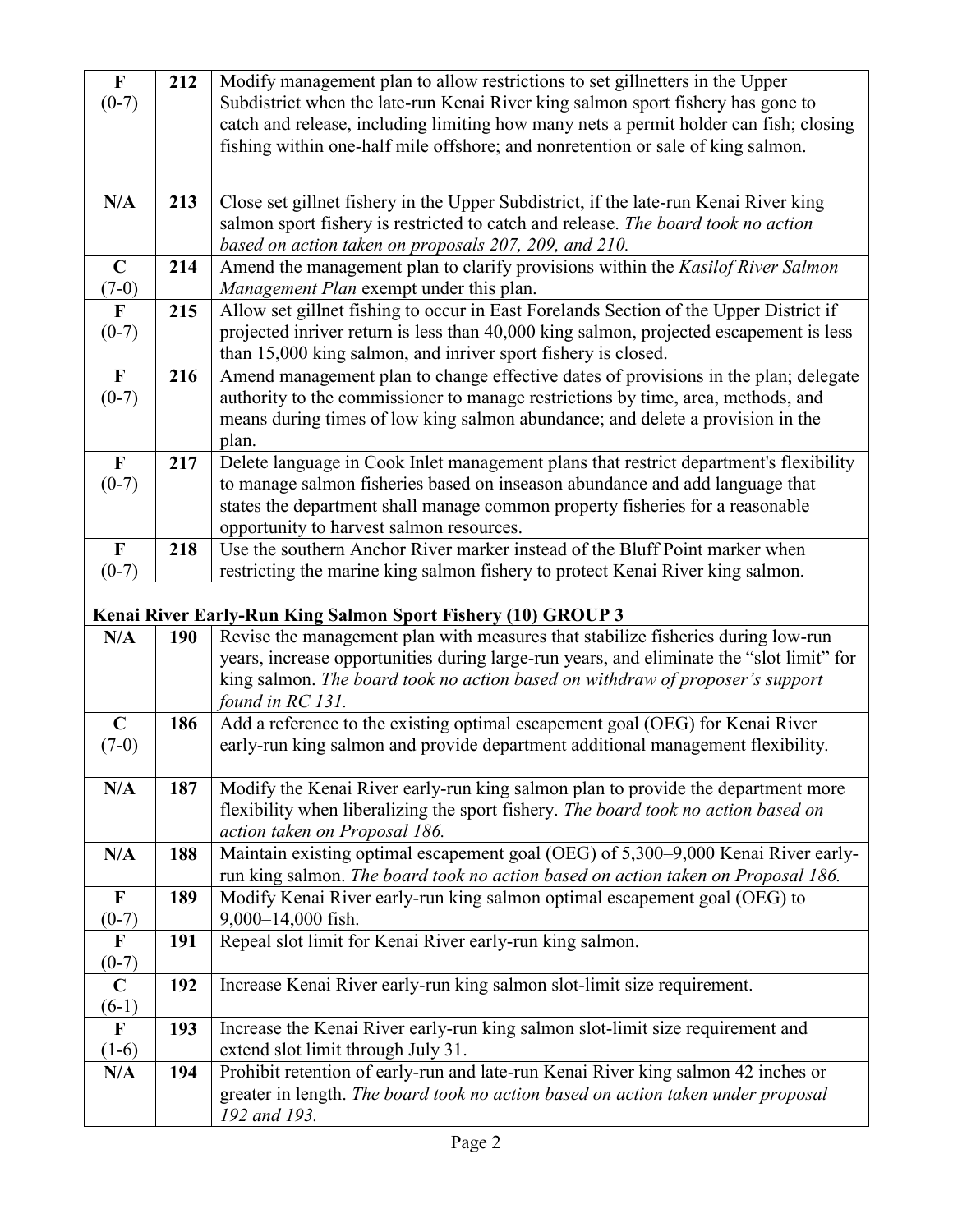| $\mathbf F$                                                            | 196 | Extend Kenai River early-run king salmon regulations through July 9.                    |  |
|------------------------------------------------------------------------|-----|-----------------------------------------------------------------------------------------|--|
| $(0-7)$                                                                |     |                                                                                         |  |
|                                                                        |     |                                                                                         |  |
| Kenai River Early- and Late-Run King Salmon Sport Fishery (11) GROUP 4 |     |                                                                                         |  |
| N/A                                                                    | 195 | Prohibit retention of female king salmon greater than 33 inches in length in the Kenai  |  |
|                                                                        |     | River sport fishery. The board took no action based on withdraw of proposer's           |  |
|                                                                        |     | support found in RC 155.                                                                |  |
| $\mathbf F$                                                            | 197 | Modify the Kenai River early- and late-run king salmon sport fisheries to begin         |  |
| $(0-7)$                                                                |     | seasons without bait and catch-and-release only.                                        |  |
| $\mathbf F$                                                            | 198 | Begin early- and late-run king salmon seasons with catch-and-release only and then      |  |
| $(0-7)$                                                                |     | liberalize during the season.                                                           |  |
| $\overline{\mathbf{F}}$                                                | 199 | Allow catch-and-release fishing for king salmon on the Kenai River when runs are        |  |
| $(0-7)$                                                                |     | projected to be below the escapement goal.                                              |  |
| $\mathbf F$                                                            | 200 | Prohibit catch-and-release fishing for king salmon on the Kenai River.                  |  |
| $(0-7)$                                                                |     |                                                                                         |  |
| $\overline{C}$                                                         | 201 | Establish the lower Slikok Creek king salmon sanctuary area as the lower boundary       |  |
| $(7-0)$                                                                |     | for restrictive actions in July to conserve early-run king salmon and prohibit bait for |  |
|                                                                        |     | an additional two weeks in July in those waters.                                        |  |
| $\mathbf C$                                                            | 202 | Increase Slikok Creek king salmon sanctuary area an additional 200 yards.               |  |
| $(7-0)$                                                                |     |                                                                                         |  |
| N/A                                                                    | 203 | Increase Slikok Creek king salmon sanctuary area an additional 600 feet. The board      |  |
|                                                                        |     | took no action based on action on Proposal 202.                                         |  |
| $\mathbf{F}$                                                           | 204 | Increase Killey River king salmon sanctuary area an additional 600 feet.                |  |
| $(2-5)$                                                                |     |                                                                                         |  |
| $\mathbf F$                                                            | 205 | Close Kenai River tributaries to all fishing July 1-August 30, and the Kenai River      |  |
| $(0-7)$                                                                |     | mainstem upstream of river mile 13 from July 10–September 20.                           |  |
| $\mathbf{F}$                                                           | 206 | Close the Kenai River upstream of the Soldotna Bridge to sport fishing for king         |  |
| $(0-7)$                                                                |     | salmon.                                                                                 |  |
|                                                                        |     |                                                                                         |  |
|                                                                        |     | Kenai River Late-Run King Salmon Sport Fishery (10) GROUP 4                             |  |
| $\mathbf F$                                                            | 219 | Close sections of the Kenai River to sport fishing for king salmon during July.         |  |
| $(1-6)$                                                                |     |                                                                                         |  |
| $\mathbf F$                                                            | 220 | Prohibit sport fishing for king salmon every other mile on the Kenai River between      |  |
| $(0-7)$                                                                |     | Eagle Rock and the Soldotna Bridge.                                                     |  |
| $\mathbf F$                                                            | 221 | In times of low escapement of Kenai River king salmon, close or create conservation     |  |
| $(1-6)$                                                                |     | zones where king salmon spawn.                                                          |  |
| $\mathbf{F}$                                                           | 222 | Prohibit use of eggs for bait in the Kenai River king salmon sport fishery.             |  |
| $(0-7)$                                                                |     |                                                                                         |  |
| N/A                                                                    | 223 | Prohibit use of bait in the Kenai River king salmon sport fisheries. The board took no  |  |
|                                                                        |     | action based on action on Proposal 222.                                                 |  |
| $\mathbf F$                                                            | 224 | Require barbless hooks when use of bait is prohibited on the Kenai River.               |  |
| $(1-6)$                                                                |     |                                                                                         |  |
| $\mathbf{F}$                                                           | 225 | Modify Kenai River king salmon annual limit to two fish, of which only one may be       |  |
| $(3-4)$                                                                |     | greater than 28 inches in length                                                        |  |
| $\mathbf F$                                                            | 226 | Prohibit proxy fishing for king salmon in the Kenai River.                              |  |
| $(0-7)$                                                                |     |                                                                                         |  |
| F                                                                      | 227 | Require department to demonstrate a significant savings of fish when restricting        |  |
| $(0-7)$                                                                |     | Kenai River king salmon sport fisheries.                                                |  |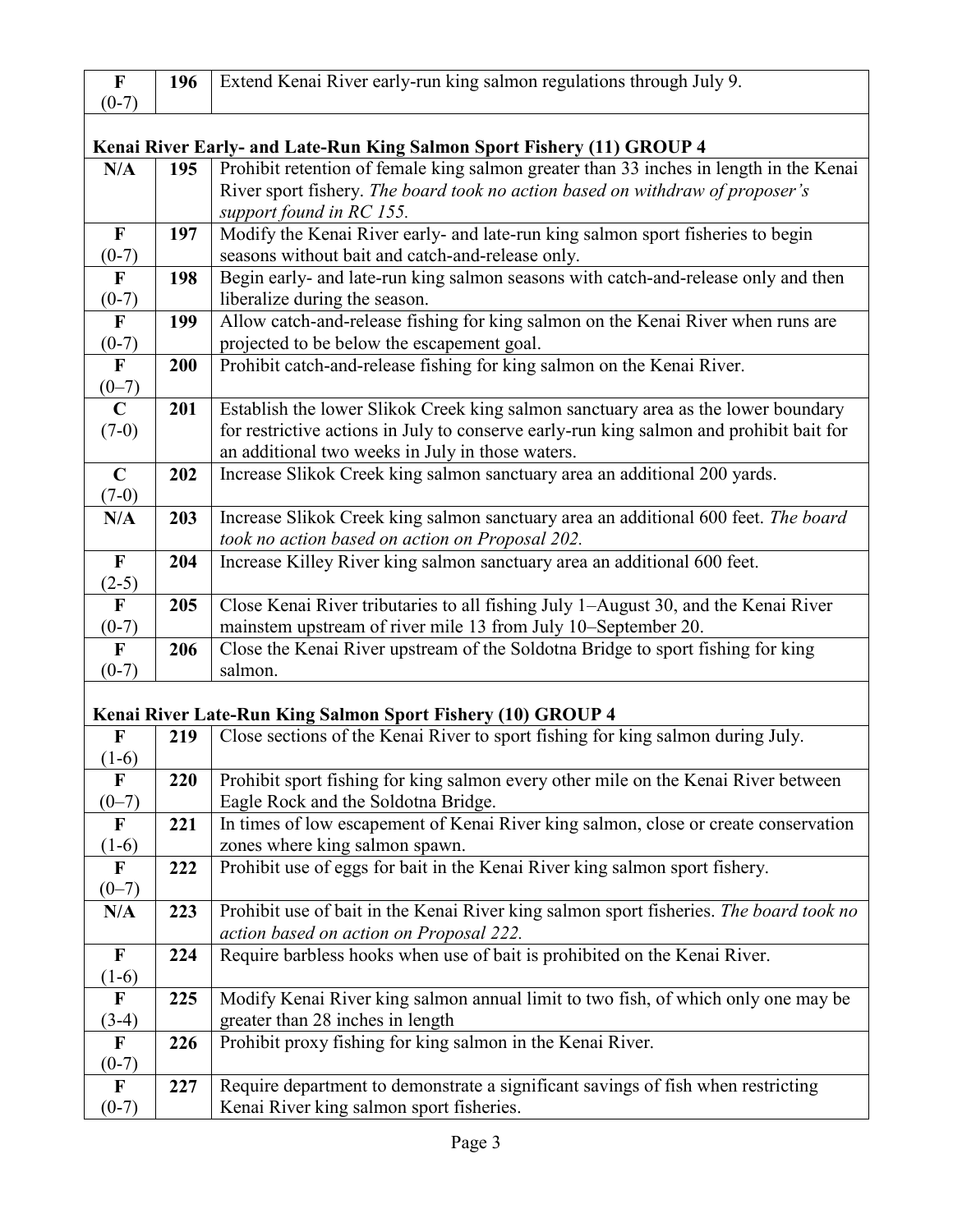|         | 228 Stock the Kenai River with 50,000 king salmon smolt. |
|---------|----------------------------------------------------------|
| $(0-7)$ |                                                          |

# **Kenai Late-Sockeye Salmon Management Plan – Sport, Commercial, and Personal Use (15) GROUP 5**

| $\mathbf{F}$              | 157 | Amend management plan to remove references to Northern District coho, late-run          |
|---------------------------|-----|-----------------------------------------------------------------------------------------|
| $(0-7)$                   |     | Kenai River king, Kenai River coho salmon stocks; add language that states the          |
|                           |     | department shall manage common property fisheries for a reasonable opportunity to       |
|                           |     | harvest salmon resources; and change plan to manage late-run Kenai River sockeye        |
|                           |     | salmon for a sustainable escapement goal (SEG) of 750,000–900,000.                      |
| N/A                       | 158 | Amend management plan to remove references to Northern District coho, late-run          |
|                           |     | Kenai River king, Kenai River coho salmon stocks and add language that states the       |
|                           |     | department shall manage common property fisheries for a reasonable opportunity to       |
|                           |     | harvest salmon resources. The board took no action based on action on Proposal157.      |
| $\mathbf F$               | 159 | Modify management plan to change optimum escapement goal (OEG), inriver goals,          |
| $(0-7)$                   |     | and run-strength trigger points for late-run Kenai River sockeye salmon; and modify     |
|                           |     | restrictions on the sport fishery when run strength is below 2,000,000 sockeye          |
|                           |     | salmon.                                                                                 |
| $\mathbf F$               | 160 | Amend management plan to establish a single optimum escapement goal (OEG) for           |
| $(0-7)$                   |     | late-run sockeye salmon and direct the department to manage for this OEG.               |
| $\mathbf F$               | 161 | Amend management plan to change the upper end of the three inriver goals (tiers) for    |
| $(0-7)$                   |     | Kenai River late-run sockeye salmon to 1,500,000.                                       |
| N/A                       | 162 | Amend management plan to manage late-run Kenai River sockeye salmon for an              |
|                           |     | escapement goal of 550,000-750,000 sockeye salmon. The board took no action             |
|                           |     | based on having a lack of authority and having already addressed OEGs.                  |
| N/A                       | 163 | Modify management plan to achieve late-run Kenai River sockeye salmon                   |
|                           |     | sustainable escapement goal (SEG) of 700,000–1,200,000 instead of the optimum           |
|                           |     | escapement goal (OEG) of 700,000–1,400,000; modify the inriver goal; and remove         |
|                           |     | some provisions in the plan. The board took no action due to having a lack of           |
|                           |     | authority to replace SEGs and having previously deliberated on other aspects of the     |
|                           |     | proposal earlier.                                                                       |
| N/A                       | 164 | Amend management plan to re-establish commercial priority for sockeye salmon in         |
|                           |     | Upper Cook Inlet. The board took no action due to the proposal already in               |
|                           |     | regulation.                                                                             |
| $\boldsymbol{\mathrm{F}}$ | 165 | Amend management plan to allow the 24-hour closure period (or "window") to be           |
| $(0-7)$                   |     | scheduled at any time during the week, and change the 36-hour closure period to 24      |
|                           |     | hours and allow it to be scheduled between 7:00 p.m. Thursday and 11:59 p.m.            |
|                           |     | Sunday.                                                                                 |
| $\mathbf C$               | 166 | Amend management plan to allow the 24-hour window, when the commercial set              |
| $(7-0)$                   |     | gillnet fishery is closed in the Upper Subdistrict, to be scheduled between the regular |
|                           |     | Monday and Thursday fishing periods.                                                    |
| $\mathbf F$               | 167 | Remove 24- and 36-hour closure periods ("windows") in the Upper Subdistrict set         |
| $(0-7)$                   |     | gillnet fishery after July 31.                                                          |
| $\mathbf F$               | 168 | Liberalize the Kenai River sockeye salmon bag and possession limit when the run is      |
| $(1-6)$                   |     | forecasted to exceed 2.3 million fish.                                                  |
| $\mathbf F$               | 169 | Increase Kenai River sockeye salmon bag and possession limit to six fish when           |
| $(0-7)$                   |     | commercial fishing is opened by emergency order (EO) after July 1.                      |
| $\mathbf C$               | 170 | Increase possession limit for Kenai River sockeye salmon from three to six fish.        |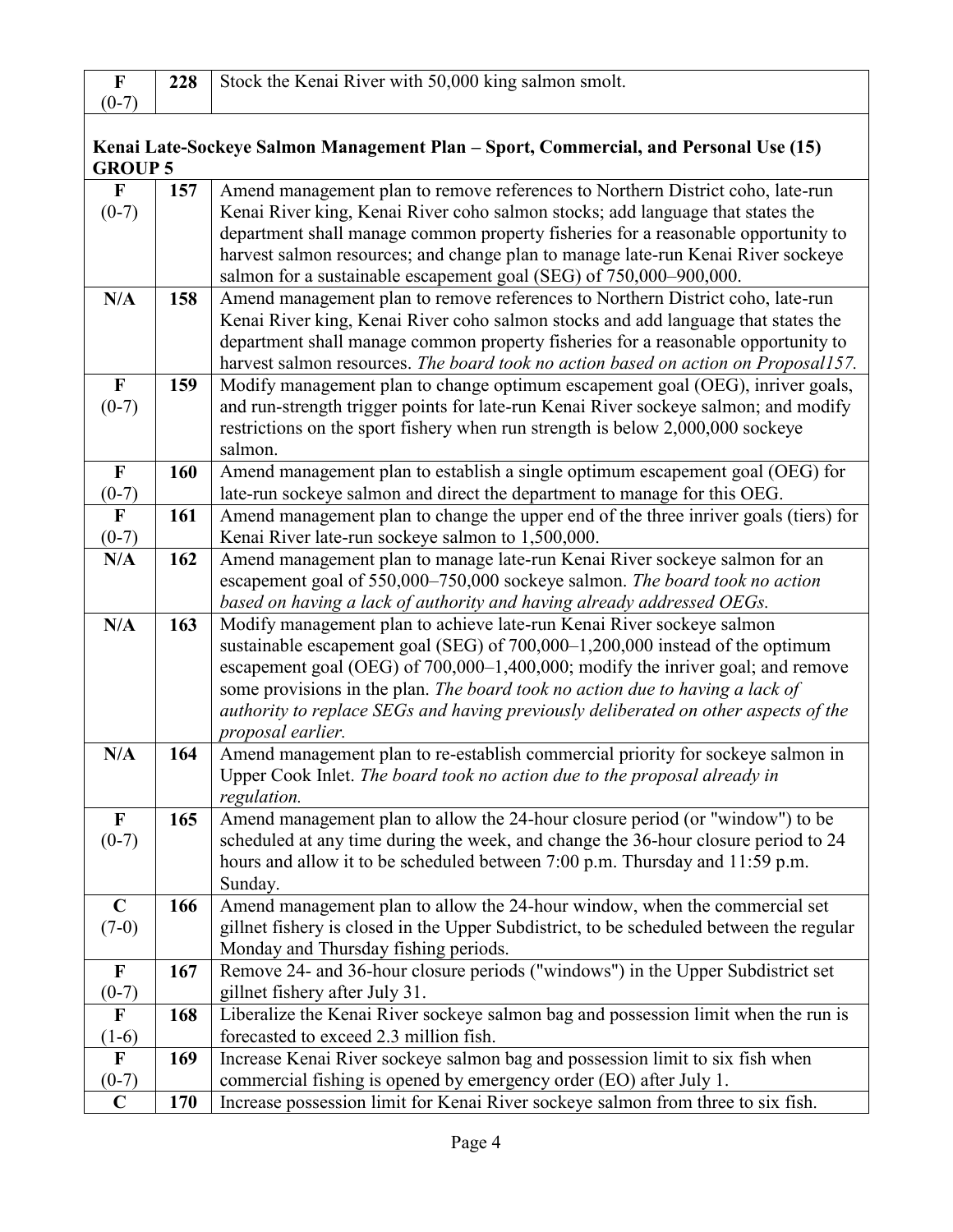| $(6-1)$                   |            |                                                                                                                                                                    |
|---------------------------|------------|--------------------------------------------------------------------------------------------------------------------------------------------------------------------|
| $\mathbf F$               | 171        | Amend management plan to require fishing closures ("windows") to Kenai River                                                                                       |
| $(0-7)$                   |            | inriver sport fish and personal use fisheries when there are closure periods for the                                                                               |
|                           |            | Upper Subdistrict set gillnet fishery.                                                                                                                             |
|                           |            | Kasilof Sockeye Salmon Management Plan (9) GROUP 5                                                                                                                 |
| N/A                       | 148        | Amend management plan to include a biological escapement goal (BEG) of                                                                                             |
|                           |            | 160,000–340,000 sockeye salmon and clarify intent of provision regarding meeting                                                                                   |
|                           |            | lower end of optimum escapement goal (OEG) over exceeding upper end of OEG.                                                                                        |
|                           |            | The board took no action based on the department already having existing                                                                                           |
|                           |            | regulatory ability. The board expressed its intent to direct the department to manage                                                                              |
|                           |            | to the BEG on the Kasilof River once the minimum Kenai River OEG has been                                                                                          |
|                           |            | achieved.                                                                                                                                                          |
| $\mathbf F$               | 149        | Direct the department to manage late-run Kasilof River sockeye salmon to achieve a                                                                                 |
| $(0-7)$                   |            | sustainable escapement goal (SEG) of 160,000–340,000; remove the optimum                                                                                           |
|                           |            | escapement goal (OEG) of 160,000–390,000; and remove some provisions in the                                                                                        |
|                           |            | management plan.                                                                                                                                                   |
| N/A                       | 150        | Modify management, including changing effective dates and reference for Kasilof                                                                                    |
|                           |            | River sockeye salmon from optimal escapement goal (OEG) to biological                                                                                              |
|                           |            | escapement goal (BEG). The board took no action based on action taken on                                                                                           |
|                           |            | proposals 148 and 149.                                                                                                                                             |
| $\mathbf F$               | 151        | Modify management plan after July 15 such that the trigger point for Kenai River                                                                                   |
| $(0-7)$                   |            | late-run sockeye salmon run strength is changed from 2,300,000 to 2,000,000 and the                                                                                |
|                           |            | 24-hour restriction on additional fishing time is removed.                                                                                                         |
| $\mathbf F$               | 152        | Amend management plan to allow department to manage Kasilof River sockeye                                                                                          |
| $(0-7)$                   |            | salmon primarily for commercial uses based on abundance and meet a spawning<br>escapement goal of 150,000-250,000 sockeye salmon.                                  |
| $\mathbf C$               | 153        | Amend management plan to allow set gillnets to be operated and restrict drift gillnets                                                                             |
| $(7-0)$                   |            | within 1,200 feet of the mean high tide mark in Kasilof River Special Harvest Area.                                                                                |
| $\mathbf{F}$              | 154        | Amend management plan to open the set gillnet fishery in the South K-Beach                                                                                         |
| $(0-7)$                   |            | statistical area (244-10) when the Kasilof River Special Harvest Area is opened.                                                                                   |
| $\mathbf F$               | 155        | Modify management plan to change effective dates and require 36-hour closure                                                                                       |
| $(0-7)$                   |            | periods ("windows") take place after July 1.                                                                                                                       |
| $\mathbf F$               | 156        | Establish an additional 24-hour window in the Kasilof area prior to July 7, limit extra                                                                            |
| $(0-7)$                   |            | fishing periods in the Kasilof area after July 7 when the Kenai area is closed, and                                                                                |
|                           |            | limit use of the Kasilof River Special Harvest Area, as follows:                                                                                                   |
|                           |            |                                                                                                                                                                    |
|                           |            | <b>Permit Stacking, Fishing Seasons and Periods (7) GROUP 5</b>                                                                                                    |
| F                         | 126        | Prohibit permit stacking in the commercial set and drift gillnet fisheries in Upper                                                                                |
| $(3-4)$                   |            | Cook Inlet. The board generated Proposal A in RC 224 which was carried 7-0.<br>Modify fishing seasons and remove restrictions on commercial set gillnet fishing in |
| $\mathbf F$<br>$(0-7)$    | <b>111</b> | the Upper Subdistrict.                                                                                                                                             |
| $\boldsymbol{\mathrm{F}}$ | 112        | Change the estimated number of sockeye salmon in the Kasilof River that allows the                                                                                 |
| $(1-6)$                   |            | department to open the Kasilof Section of the Upper Subdistrict to set gillnetting on                                                                              |
|                           |            | or after June 25.                                                                                                                                                  |
| N/A                       | 113        | Change the estimated number of sockeye salmon in the Kasilof River from 50,000 to                                                                                  |
|                           |            | 60,000, which allows the department to open the Kasilof Section of the Upper                                                                                       |
|                           |            | Subdistrict to set gillnetting on or after June 25. The board took no action based on                                                                              |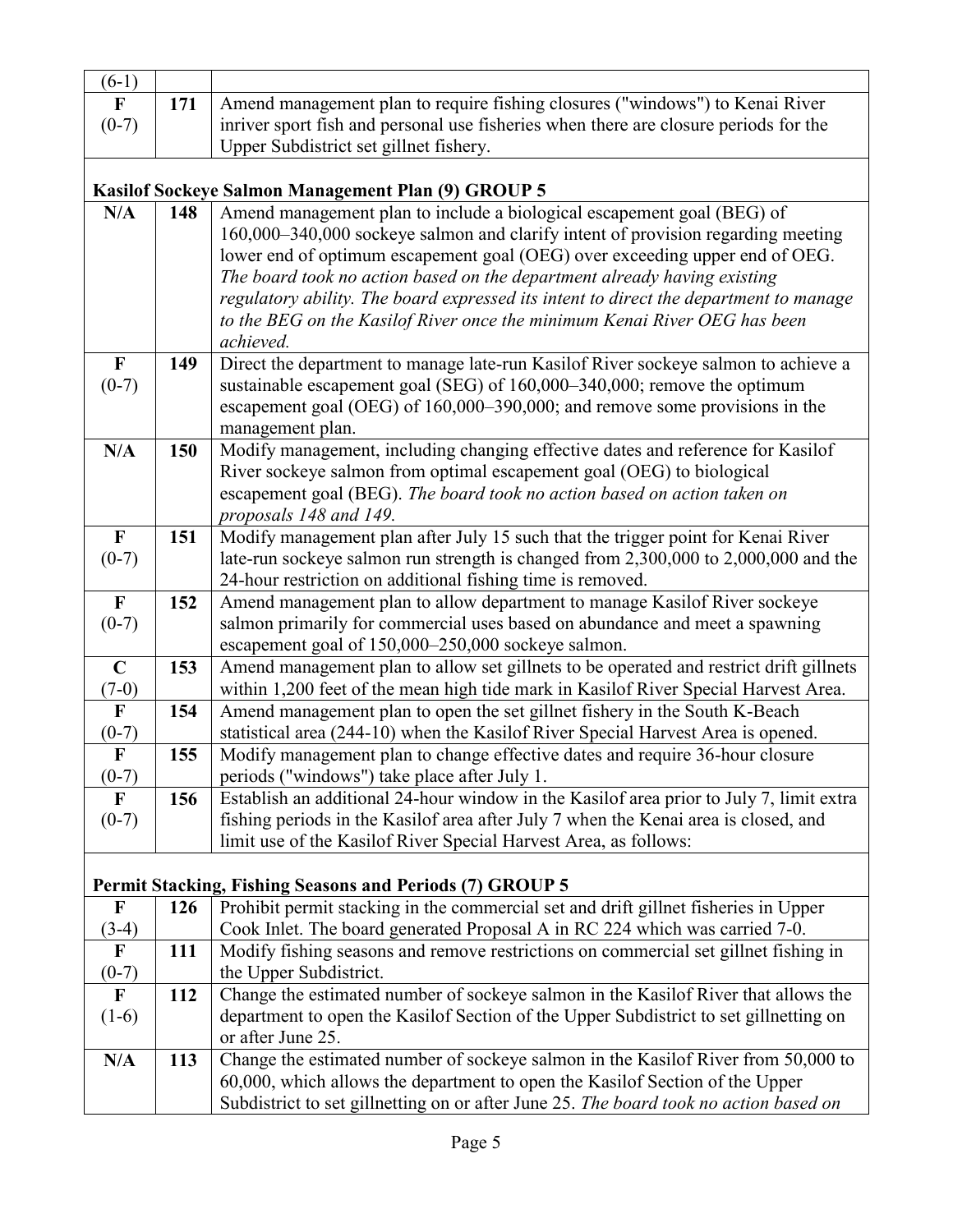|                |     | action taken on Proposals 113.                                                                                                                        |
|----------------|-----|-------------------------------------------------------------------------------------------------------------------------------------------------------|
| $\mathbf F$    | 114 | Allow weekly fishing periods for the set gillnet fishery in the Central District to end                                                               |
| $(0-7)$        |     | at $10:00$ p.m. instead of $7:00$ p.m.                                                                                                                |
| $\mathbf{F}$   | 115 | Change when the set gillnet fishery opens in the Kenai and East Forelands sections of                                                                 |
| $(0-7)$        |     | the Upper Subdistrict from July 8 to July 1 and remove the reference that closes the                                                                  |
|                |     | fishery by emergency order (EO) under the "one-percent rule".                                                                                         |
| N/A            | 118 | Open North-Kenai Beach (244-32) to commercial setnet fishing on July 1-7 for                                                                          |
|                |     | regularly scheduled 8-hour periods, fishing predominately during ebb tides, with                                                                      |
|                |     | setnet gear restricted to 29 meshes deep. The board took no action based on                                                                           |
|                |     | withdraw of proposer's support found in RC 173.                                                                                                       |
|                |     |                                                                                                                                                       |
|                |     | Drift Management Plan (13) GROUP 6                                                                                                                    |
| CA             | 135 | Modify management plan to remove provisions 5 AAC $21.353(a)(2)(A)$ , (B), and (C)                                                                    |
| $(7-0)$        |     | in the management plan. Amended with substitute language found in RC 236.                                                                             |
| N/A            | 136 | Modify management plan to change dates of drift fishery to June 19-September 1                                                                        |
|                |     | and run-strength trigger points for late-run Kenai River sockeye salmon; remove area                                                                  |
|                |     | restrictions in July; and modify provisions affecting additional fishing periods. The<br>board took no action based on action taken on Proposals 135. |
| N/A            | 137 | Modify management plan to remove area restrictions and change expanded corridor                                                                       |
|                |     | area. The board took no action based on action taken on Proposals 135.                                                                                |
| N/A            | 138 | Restrict drift gillnet fishery to the Expanded Kenai and Expanded Kasilof sections                                                                    |
|                |     | from June 19-August 10. The board took no action based on action taken on                                                                             |
|                |     | Proposals 135.                                                                                                                                        |
| N/A            | 139 | Restrict drift gillnet fishery to the Expanded Kenai and Expanded Kasilof sections.                                                                   |
|                |     | The board took no action based on action taken on Proposals 135.                                                                                      |
| N/A            | 140 | Amend management plan to restrict drift gillnet fishery to the Expanded Kenai and                                                                     |
|                |     | Expanded Kasilof sections.<br>The board took no action based on action taken on                                                                       |
|                |     | Proposals 135.                                                                                                                                        |
| N/A            | 141 | Modify management plan to provide reasonable opportunity for Northern District set                                                                    |
|                |     | The board took no action based on action<br>gillnetters to harvest all salmon stocks.                                                                 |
|                |     | taken on Proposals 135.                                                                                                                               |
| N/A            | 142 | Amend management plan to provide Northern Cook Inlet Management Area                                                                                  |
|                |     | subsistence users and personal use dipnetters a reasonable opportunity to harvest                                                                     |
|                |     | salmon by restricting commercial gillnet fishing to the Expanded Kenai and                                                                            |
|                |     | Expanded Kasilof sections of the Upper Subdistrict from June 19 through August 10.                                                                    |
|                |     | The board took no action based on action taken on Proposals 135.                                                                                      |
| $\mathbf F$    | 143 | Require drift permit holders to register to fish in one of two specific Central District<br>drift fisheries.                                          |
| $(0-7)$<br>N/A | 144 | Amend management plan to provide reasonable subsistence, personal use, and                                                                            |
|                |     | commercial set netting harvest opportunity and manage the drift gillnet fishery so                                                                    |
|                |     | that any commercial drift fishing opportunity outside the Expanded Kenai and                                                                          |
|                |     | Expand Kasilof sections is based on abundance of Northern District sockeye and                                                                        |
|                |     | coho salmon. The board took no action based on action taken on Proposals 135.                                                                         |
| N/A            | 145 | Amend management plan to add a section about mixed-stock salmon management,                                                                           |
|                |     | using the long-term commercial harvest report as a tool to reduce harvest of salmon                                                                   |
|                |     | stocks by the drift gillnet fishery in the Central District. The board took no action                                                                 |
|                |     | based on action taken on Proposals 135.                                                                                                               |
| N/A            | 146 | Develop an inseason harvest estimate. The board took no action based on action                                                                        |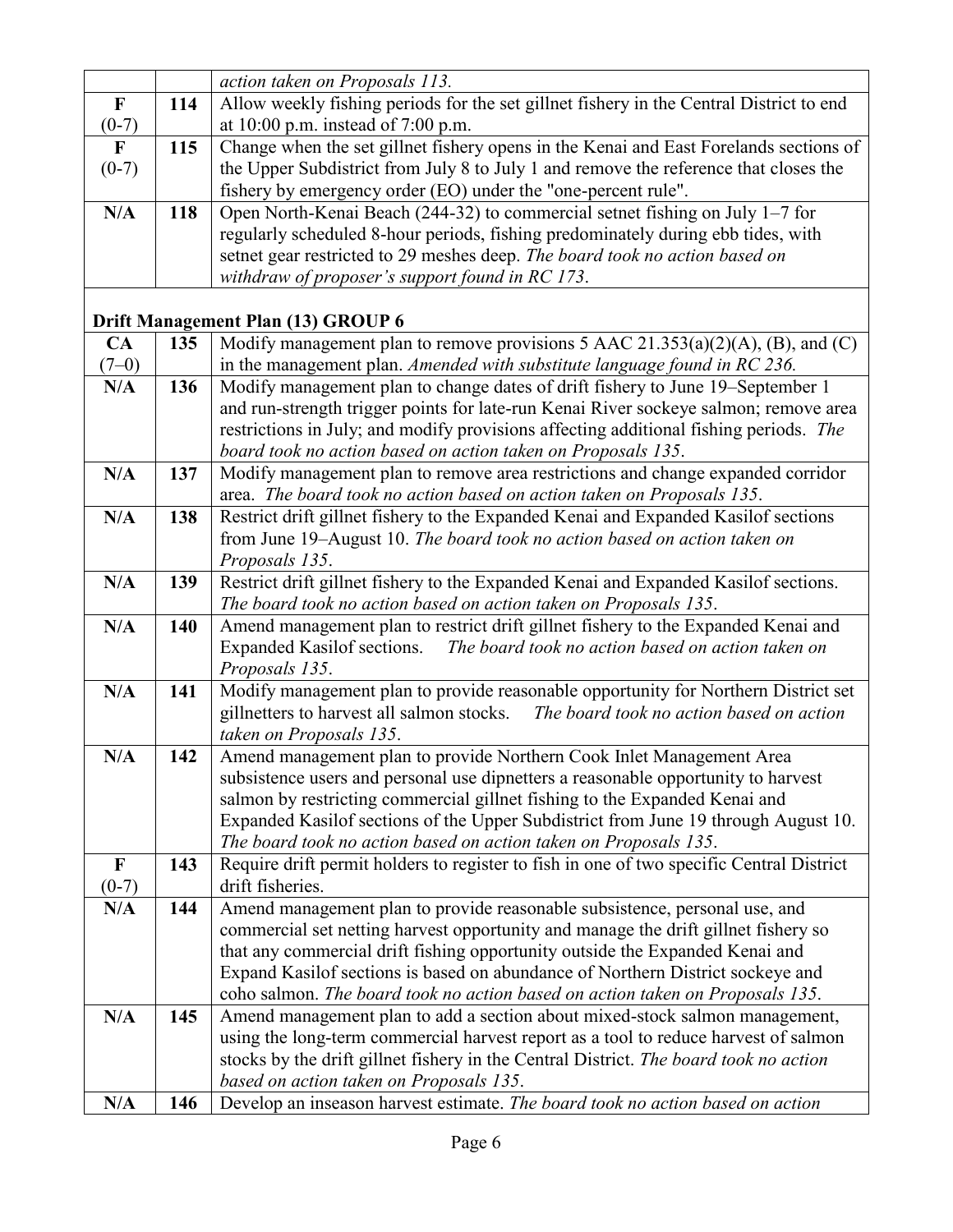|              |     | taken on Proposals 135 and having no board authority.                                    |
|--------------|-----|------------------------------------------------------------------------------------------|
| $\mathbf F$  | 147 | Amend management plan to reduce sport fish bag limit to two coho salmon in all           |
| $(0-7)$      |     | sport fisheries on the west side of Cook Inlet and restrict drift gillnet fishing to the |
|              |     | Expanded Kenai and Expanded Kasilof sections, if sport fishing for coho salmon is        |
|              |     | restricted or closed in the Little Susitna River.                                        |
|              |     |                                                                                          |
|              |     | <b>Fishing Periods and Permit Stacking (2) GROUP 6</b>                                   |
| F            | 122 | Allow weekly fishing periods for the drift gillnet fishery in the Central District to be |
| $(0-7)$      |     | moved up to 36 hours when the NOAA forecast for Area 140, Cook Inlet north of            |
|              |     | Kamishak Bay and English Bay, is calling for winds above 23 knots, including small       |
|              |     | craft advisory, and gale or storm force winds.                                           |
| $\mathbf F$  | 127 | Allow one individual to hold two limited entry drift gillnet permits and fish both at    |
| $(3-4)$      |     | the same time from the same vessel.                                                      |
|              |     |                                                                                          |
|              |     | Pink Salmon Management Plan (8) GROUP 6                                                  |
| $\mathbf C$  | 173 | Modify confusing provisions of the management plan to reference the Upper                |
| $(7-0)$      |     | Subdistrict to ensure they meet board intent as originally adopted.                      |
| $\mathbf{F}$ | 174 | Modify pink salmon management and/or develop a new management plan to allow              |
| $(0-7)$      |     | for harvests of earlier-arriving Northern pink salmon and later-arriving Kenai and       |
|              |     | Kasilof pink salmon.                                                                     |
| N/A          | 175 | Amend management plan to read that the department shall manage Cook Inlet pink           |
|              |     | salmon stocks primarily for commercial uses to provide an economic yield from the        |
|              |     | harvest of these salmon resources based on abundance. The board took no action           |
|              |     | based on action taken on Proposals 174.                                                  |
| N/A          | 176 | Amend fishing seasons and management plan to remove restrictions on set gillnet          |
| $(6-1)$      |     | fishing in the Kenai, Kasilof, and East Forelands sections of the Upper Subdistrict in   |
|              |     | August, and change mesh size from four and three-quarters inches N/Ato four and          |
|              |     | seven-eighths inches when fishing for pink salmon. The board took no action based        |
|              |     | on action taken on Proposals 174.                                                        |
| N/A          | 177 | Remove provisions restricting harvest of pink salmon in Upper Cook Inlet and add         |
| $(6-1)$      |     | language to allow harvest of pink salmon from August 1–15 during even-numbered           |
|              |     | years, with mesh-size restrictions of five inches or less; no restrictions on area of    |
|              |     | operation relative to shore; and manage pink salmon based on harvest or escapement       |
|              |     | goals. The board took no action based on action taken on Proposals 174.                  |
| $\mathbf C$  | 178 | Modify management plan to remove the 600-foot restriction and allow set gillnets to      |
| $(6-1)$      |     | be operated from shore for pink salmon in the Upper Subdistrict.                         |
|              |     |                                                                                          |
|              |     |                                                                                          |
| N/A          | 179 | Amend management plan to remove restriction that only allows operation of set            |
|              |     | gillnets 600 feet or greater from the shoreline. The board took no action based on       |
|              |     | action taken on Proposals 178.                                                           |
| N/A          | 180 | Develop a management plan to harvest pink salmon in Upper Cook Inlet. The board          |
|              |     | took no action based on action taken on proposals 174 and 178.                           |
|              |     |                                                                                          |
|              |     | Coho Salmon (16) GROUP 6                                                                 |
| N/A          | 107 | Allow commercial set gillnet fishing to occur in areas where commercial drift            |
|              |     | gillnetting is allowed in the Central District of Upper Cook Inlet. The board took no    |
|              |     | action based on withdraw of proposer's support found in RC 197.                          |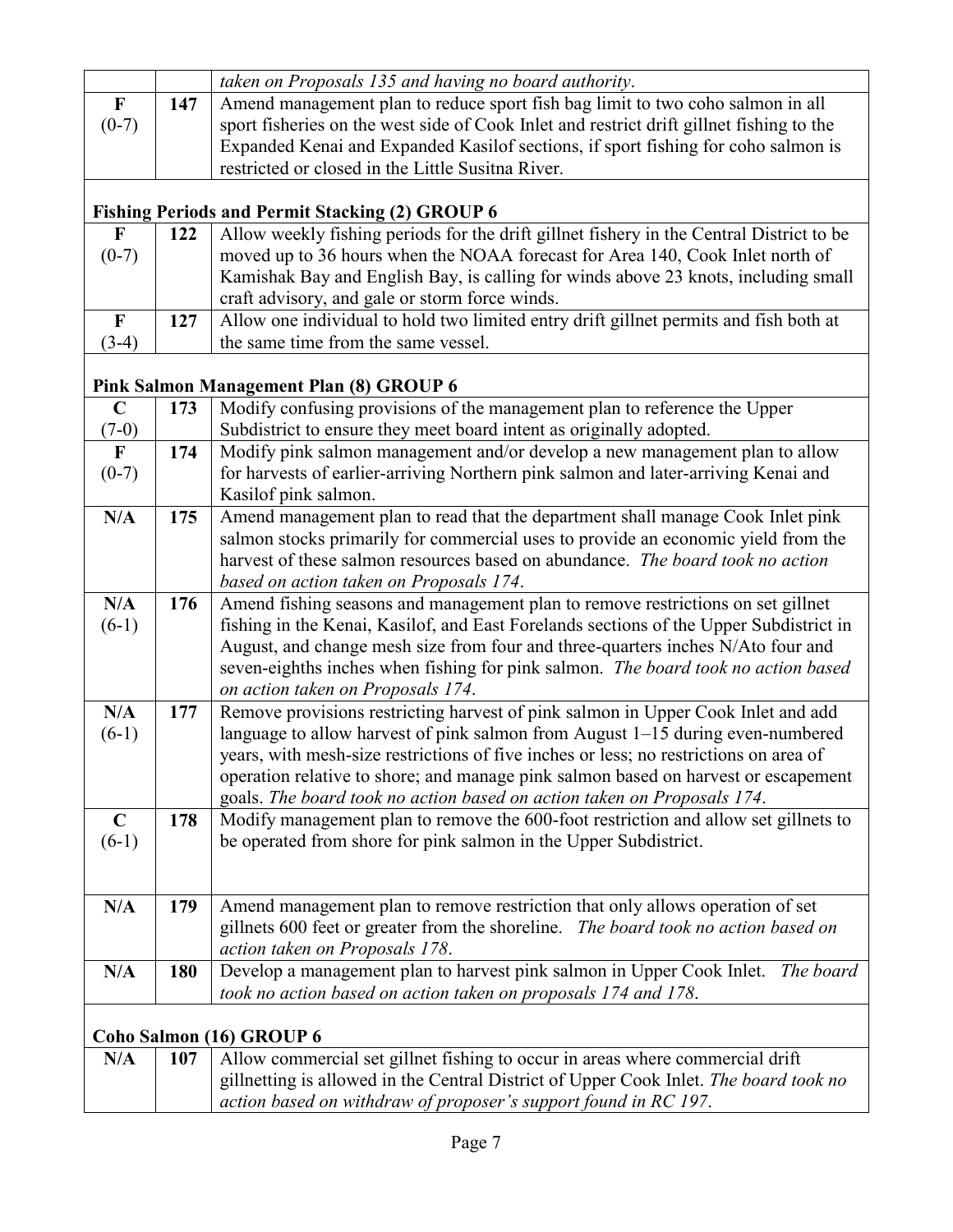| $\mathbf F$  | 108        | Allow commercial salmon fishing in the Central District to remain open until closed                                                                                   |
|--------------|------------|-----------------------------------------------------------------------------------------------------------------------------------------------------------------------|
| $(0-7)$      |            | by emergency order (EO).                                                                                                                                              |
| N/A          | 109        | Allow commercial salmon fishing in Central District to remain open until closed by                                                                                    |
|              |            | emergency order (EO). The board took no action based on action taken on Proposals<br>108.                                                                             |
| N/A          | <b>110</b> | Allow commercial salmon fishing in the Central District to remain open until closed                                                                                   |
|              |            | by emergency order (EO). The board took no action based on action taken on<br>Proposals 108.                                                                          |
| $\mathbf{F}$ | 116        | Remove provision where the set gillnet fishery in the Kenai, Kasilof, and East                                                                                        |
| $(0-7)$      |            | Forelands sections of the Upper Subdistrict will close after July if less than one                                                                                    |
|              |            | percent of the total season's sockeye is harvested in two consecutive fishing periods                                                                                 |
|              |            | ("one-percent rule") and end fishing season on August 15.                                                                                                             |
| N/A          | 117        | Remove provision where the set gillnet fishery in the Kenai, Kasilof, and East                                                                                        |
|              |            | Forelands sections of the Upper Subdistrict will close after July if less than one                                                                                    |
|              |            | percent of the total season's sockeye is harvested in two consecutive fishing periods                                                                                 |
|              |            | ("one-percent rule"); end fishing season on August 15; and allow regular fishing<br>periods only from August 11–15. The board took no action based on action taken on |
|              |            | Proposals 116.                                                                                                                                                        |
| $\mathbf C$  | 119        | Change how the department determines if less than one percent of the season's total                                                                                   |
| $(5-2)$      |            | sockeye salmon harvest has been taken in the Upper Subdistrict.                                                                                                       |
| N/A          | 120        | Allow commercial salmon fishing in the Central District to remain open on Mondays                                                                                     |
|              |            | and Thursdays until closed by emergency order (EO). The board took no action                                                                                          |
|              |            | based on action taken on Proposals 108.                                                                                                                               |
| $\mathbf F$  | 131        | Close waters within one statute mile of the Little Susitna River to commercial                                                                                        |
| $(1-6)$      |            | fishing.                                                                                                                                                              |
| N/A          | 132        | Close waters within one statute mile of the Little Susitna River to commercial                                                                                        |
|              |            | fishing. The board took no action based on action taken on Proposals 131.                                                                                             |
| N/A          | 248        | Start the three coho salmon bag limit on the Kenai River two weeks earlier on                                                                                         |
|              |            | August 15. The board took no action based on withdraw of proposer's support found<br>in RC 198.                                                                       |
| $\mathbf C$  | 263        | Allow fishing for coho salmon from a guided vessel in the Kenai River on Labor                                                                                        |
| $(4-3)$      |            | Day.                                                                                                                                                                  |
| F            | 264        | Allow anglers on the Kenai River to fish for coho salmon from a registered guide                                                                                      |
| $(1-6)$      |            | vessel on Mondays beginning September 1.                                                                                                                              |
| $\mathbf F$  | 265        | Allow Kenai River anglers upstream of the inlet of Skilak Lake inlet to fish for coho                                                                                 |
| $(0-7)$      |            | salmon from a registered guide vessel on Mondays beginning August 1.                                                                                                  |
|              |            | Define area open to fishing within the Jim Creek drainage, limit sport fishing from 6                                                                                 |
| C/A          | 319        | a.m. to 6 p.m. during the coho salmon season, close specific lakes to fishing, and                                                                                    |
| $(7-0)$      |            | prohibit continued fishing after taking a bag limit of salmon. Amended by substitute                                                                                  |
|              |            | language found in RC226.                                                                                                                                              |
| N/A          | 320        | Limit hours open to sport fishing in Jim Creek from 6:00 a.m. to 6:00 p.m. The board                                                                                  |
|              |            | took no action based on action taken on Proposals 319.                                                                                                                |
|              |            |                                                                                                                                                                       |
|              |            | <b>Personal Use Fisheries (25) COMMITTEE A</b><br>$\overline{\mathbf{u}}$ $\mathbf{u}$                                                                                |

|         | 269        | Update sockeye salmon numbers within the personal use salmon management plan to   |
|---------|------------|-----------------------------------------------------------------------------------|
| $(7-0)$ |            | align with the Kenai River Late-Run Sockeye Salmon Management Plan.               |
|         | <b>270</b> | Clarify when a person is required to record their harvest within Upper Cook Inlet |
| $(7-0)$ |            | personal use salmon fisheries regulations.                                        |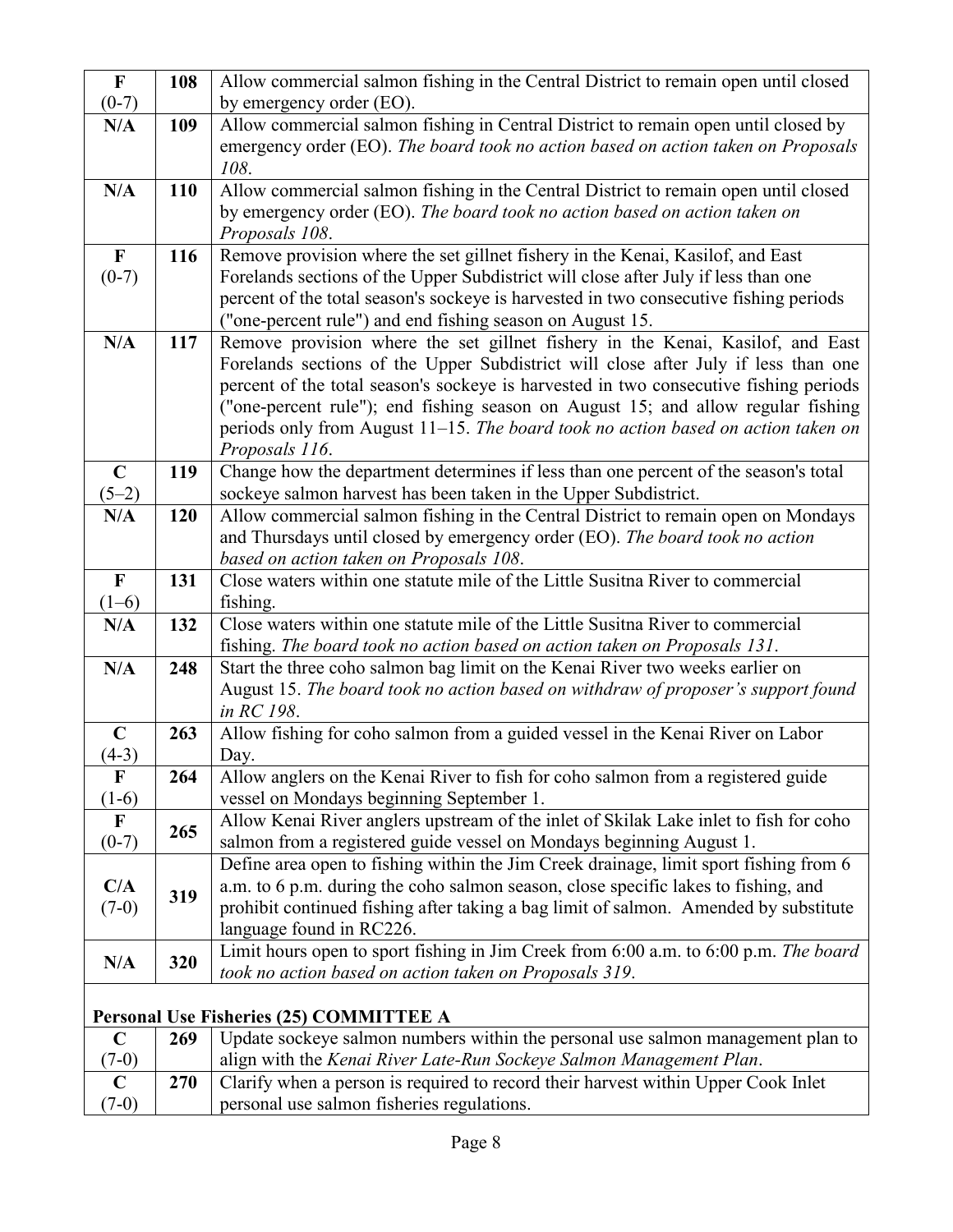| N/A          | 271 | Direct department to provide permit holder information to enforcement officials if       |
|--------------|-----|------------------------------------------------------------------------------------------|
|              |     | permit holder fails to return their permit. The board took no action due to having no    |
|              |     | authority and effective action.                                                          |
| $\mathbf{F}$ | 272 | Require a person to show proof of residency prior to a permit being issued and           |
| $(0-7)$      |     | require personal use fishery to be closed if more than five percent of permits are not   |
|              |     | returned.                                                                                |
| $\mathbf{F}$ | 273 | Exempt a person obtaining a personal use dipnet permit for Cook Inlet from               |
| $(0-7)$      |     | requirement that the person is the holder of a valid resident sport fish license or is a |
|              |     | resident exempt from licensing under AS 16.05.400.                                       |
| $\mathbf{F}$ | 274 | Require online permitting for personal use permits, establish penalties for violations,  |
| $(0-7)$      |     | and reduce household limit to 15 per head of household and 5 for each additional         |
|              |     | member.                                                                                  |
| $\mathbf F$  | 275 | Limit the number of Cook Inlet personal use permits that can be issued to 30,000         |
| $(0-7)$      |     | permits.                                                                                 |
| $\mathbf{F}$ | 276 | Open Kenai River personal use fishery after 350,000 sockeye salmon escapement has        |
| $(0-7)$      |     | been reached.                                                                            |
| $\mathbf{F}$ | 277 | Open Kenai River personal use fishery after escapement has been met.                     |
| $(0-7)$      |     |                                                                                          |
| $\mathbf{F}$ | 278 | Prohibit emergency order (EO) authority liberalizing personal use salmon fishery to      |
| $(0-7)$      |     | 24 hours per day, but allow for increased harvest limits.                                |
| N/A          | 279 | Modify existing Kenai River personal use fishery hours from 6:00 a.m.–10:00 p.m.,        |
|              |     | to $7:00$ a.m. $-7:00$ p.m. The board took no action based on action taken on            |
|              |     | Proposals 278.                                                                           |
| $\mathbf{F}$ | 280 | Reduce Kenai River personal use fishing season, establish paired restrictions with       |
| $(0-7)$      |     | commercial fishery to achieve inriver goal, and prohibit retention of king salmon.       |
| N/A          | 172 | Close the Kenai River personal use fishery when it is announced the sockeye salmon       |
|              |     | optimal escapement goal (OEG) may not be met. The board took no action due to            |
|              |     | having no practical effect. The department already has regulatory authority.             |
| $\mathbf{F}$ | 281 | Prohibit retention of king salmon in the Kenai River personal use fishery.               |
| $(0-7)$      |     |                                                                                          |
| $\mathbf F$  | 282 | Extend the Kenai River personal use fishery into August.                                 |
| $(0-7)$      |     |                                                                                          |
| $\mathbf F$  | 283 | Reduce household limits for Kenai River personal use fishery based upon Kenai            |
| $(0-7)$      |     | River sockeye salmon run size.                                                           |
| N/A          | 284 | Establish harvest allocations for the Kenai River personal use fishery based upon        |
|              |     | Kenai River sockeye salmon run size. The board took no action based on action            |
|              |     | taken on proposals 172, 282, and similar proposals.                                      |
| $\mathbf F$  | 285 | Prohibit dipnetting from boats in the Kenai River personal use fishery.                  |
| $(0-7)$      |     |                                                                                          |
| $\mathbf F$  | 286 | Establish a no-wake zone and maximum speed limit on the Kenai River between              |
| $(0-7)$      |     | river mile 3 and 4.5 during the personal use fishery.                                    |
| $\mathbf F$  | 287 | Reduce allowable mesh size to 2-inch mesh in Cook Inlet personal use dipnet              |
| $(1-6)$      |     | fisheries.                                                                               |
| $\mathbf F$  | 288 | Prohibit release of salmon caught in Cook Inlet personal use fisheries.                  |
| $(0-7)$      |     |                                                                                          |
| $\mathbf F$  | 289 | Require fish waste from the Kenai River personal use fishery to be ground up to          |
| $(0-7)$      |     | three-quarters inch.                                                                     |
| $\mathbf F$  | 290 | Change dates for the Kasilof River personal use (PU) set gillnet fishery from June       |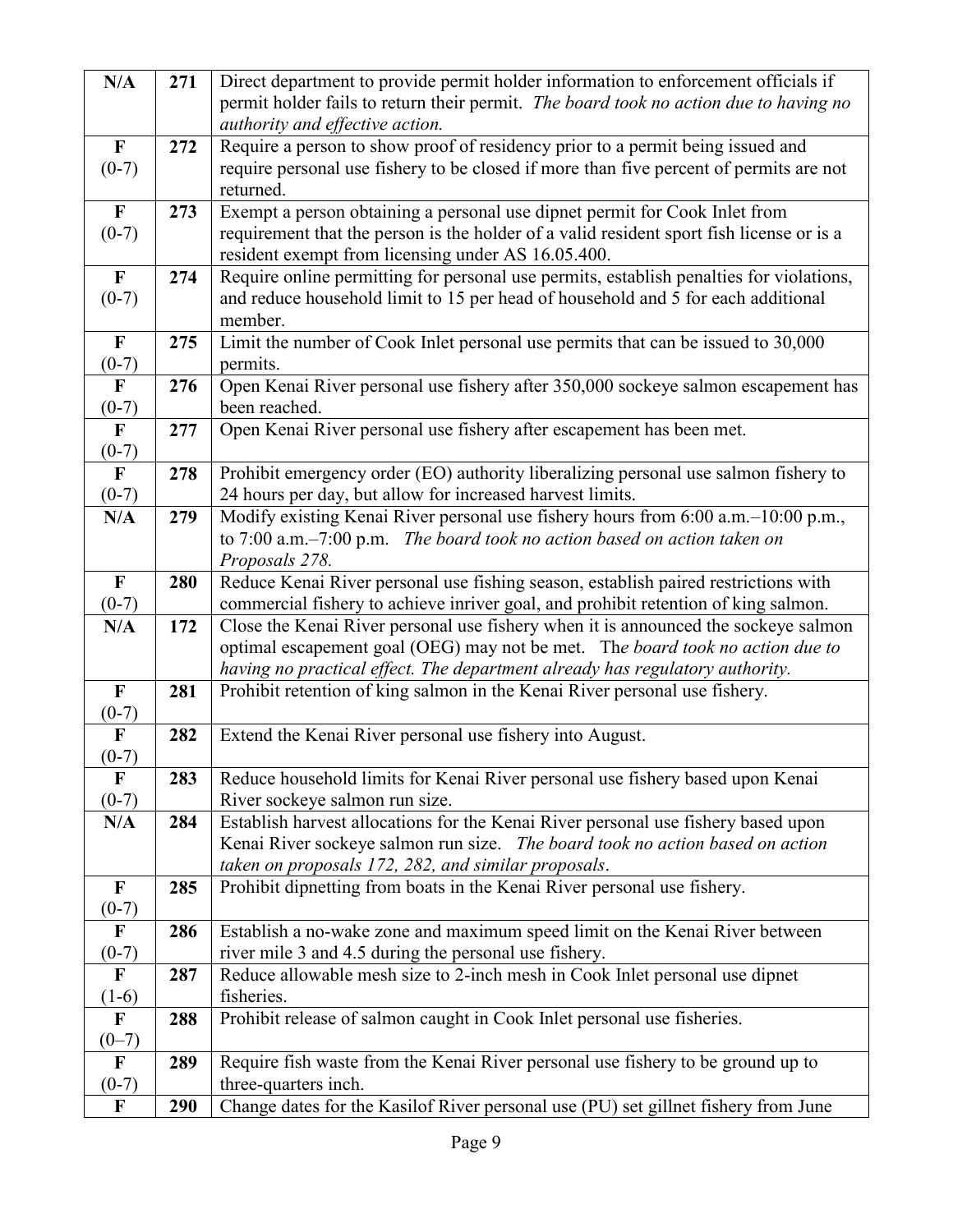| $(0-7)$      |     | 15–24 to June 20–30, and close the PU set gillnet fishery and require release of all |
|--------------|-----|--------------------------------------------------------------------------------------|
|              |     | king salmon in the PU dipnet fishery when sport fish restrictions are placed on king |
|              |     | salmon in the Kenai or Kasilof rivers.                                               |
| $\mathbf C$  | 291 | Extend fishing season for personal use smelt fishery from April 1 through June 15.   |
| $(7-0)$      |     |                                                                                      |
| $\mathbf{F}$ | 318 | Open the Fish Creek personal use fishery unless the sockeye salmon escapement is     |
| $(0-7)$      |     | projected to be less than 50,000 fish.                                               |

# **Fishing Districts, Seasons, Periods, Gear, Gillnet Specifications, Registration, Closed Waters, and Reporting Requirements (9) COMMITTEE B**

| $\mathbf{F}$<br>$(0-7)$<br>$\mathbf F$<br>$(0-7)$<br>C/A<br>$(7-0)$<br>$\mathbf{F}$<br>$(1-6)$<br>$\mathbf{F}$<br>$(0-7)$ | 121<br>123<br>124<br>125<br>81 | Allow regularly-scheduled commercial fishing periods on Mondays and Thursdays,<br>through July 18.<br>Change regularly-scheduled fishing periods in the Kalgin Island and Western<br>subdistricts to 7 a.m. to 7 p.m. on Wednesday and Saturday.<br>Correct errors in regulation regarding regulatory marker locations and fixed positions<br>of area boundaries. Amended by substitute language found in RC 203.<br>Allow selective harvest modules (SHM), under certain specifications and operations,<br>to be used to commercially harvest salmon in the Upper Subdistrict of the Central<br>District.<br>Establish various management measures to address decline in returning king salmon |
|---------------------------------------------------------------------------------------------------------------------------|--------------------------------|-------------------------------------------------------------------------------------------------------------------------------------------------------------------------------------------------------------------------------------------------------------------------------------------------------------------------------------------------------------------------------------------------------------------------------------------------------------------------------------------------------------------------------------------------------------------------------------------------------------------------------------------------------------------------------------------------|
|                                                                                                                           |                                |                                                                                                                                                                                                                                                                                                                                                                                                                                                                                                                                                                                                                                                                                                 |
|                                                                                                                           |                                |                                                                                                                                                                                                                                                                                                                                                                                                                                                                                                                                                                                                                                                                                                 |
|                                                                                                                           |                                |                                                                                                                                                                                                                                                                                                                                                                                                                                                                                                                                                                                                                                                                                                 |
|                                                                                                                           |                                |                                                                                                                                                                                                                                                                                                                                                                                                                                                                                                                                                                                                                                                                                                 |
|                                                                                                                           |                                |                                                                                                                                                                                                                                                                                                                                                                                                                                                                                                                                                                                                                                                                                                 |
|                                                                                                                           |                                |                                                                                                                                                                                                                                                                                                                                                                                                                                                                                                                                                                                                                                                                                                 |
|                                                                                                                           |                                |                                                                                                                                                                                                                                                                                                                                                                                                                                                                                                                                                                                                                                                                                                 |
|                                                                                                                           |                                |                                                                                                                                                                                                                                                                                                                                                                                                                                                                                                                                                                                                                                                                                                 |
|                                                                                                                           |                                |                                                                                                                                                                                                                                                                                                                                                                                                                                                                                                                                                                                                                                                                                                 |
|                                                                                                                           |                                |                                                                                                                                                                                                                                                                                                                                                                                                                                                                                                                                                                                                                                                                                                 |
|                                                                                                                           |                                | to Cook Inlet, including requiring net gear be certified as avoiding king salmon                                                                                                                                                                                                                                                                                                                                                                                                                                                                                                                                                                                                                |
|                                                                                                                           |                                | interception and closing commercial herring fisheries. (The finfish aspects of this                                                                                                                                                                                                                                                                                                                                                                                                                                                                                                                                                                                                             |
|                                                                                                                           |                                | proposal were discussed at the Lower Cook Inlet meeting. The king and Tanner crab                                                                                                                                                                                                                                                                                                                                                                                                                                                                                                                                                                                                               |
|                                                                                                                           |                                | aspects of this proposal will be considered during the Statewide King and Tanner                                                                                                                                                                                                                                                                                                                                                                                                                                                                                                                                                                                                                |
|                                                                                                                           |                                | Crab meeting.)                                                                                                                                                                                                                                                                                                                                                                                                                                                                                                                                                                                                                                                                                  |
| $\mathbf C$                                                                                                               | 128                            | Amend references to registration requirements for set and drift gillnetting in Upper                                                                                                                                                                                                                                                                                                                                                                                                                                                                                                                                                                                                            |
| $(7-0)$                                                                                                                   |                                | Cook Inlet.                                                                                                                                                                                                                                                                                                                                                                                                                                                                                                                                                                                                                                                                                     |
| $\mathbf C$                                                                                                               | 129                            | Remove registration requirement for joint operation of drift gillnet gear.                                                                                                                                                                                                                                                                                                                                                                                                                                                                                                                                                                                                                      |
| $(7-0)$                                                                                                                   |                                |                                                                                                                                                                                                                                                                                                                                                                                                                                                                                                                                                                                                                                                                                                 |
|                                                                                                                           |                                | Require CFEC setnet permit holders registered in the Upper Subdistrict to fish in                                                                                                                                                                                                                                                                                                                                                                                                                                                                                                                                                                                                               |
| N/A                                                                                                                       | 130                            | only one section (Kasilof or Kenai) for the entire season. The board took no action                                                                                                                                                                                                                                                                                                                                                                                                                                                                                                                                                                                                             |
|                                                                                                                           |                                | based on withdraw of proposer's support found in RC 164.                                                                                                                                                                                                                                                                                                                                                                                                                                                                                                                                                                                                                                        |
| $\mathbf{F}$                                                                                                              |                                | Require the number of commercially-harvested king salmon to be recorded by length                                                                                                                                                                                                                                                                                                                                                                                                                                                                                                                                                                                                               |
| $(2-5)$                                                                                                                   | 133                            | (under 20" and over 20") on fish tickets.                                                                                                                                                                                                                                                                                                                                                                                                                                                                                                                                                                                                                                                       |
|                                                                                                                           |                                |                                                                                                                                                                                                                                                                                                                                                                                                                                                                                                                                                                                                                                                                                                 |

# **West Side Rivers (2) COMMITTEE B**

| $\mathbf F$ | 134 | Amend management plan to include all waters of the Kalgin Island Subdistrict and  |
|-------------|-----|-----------------------------------------------------------------------------------|
| $(0-7)$     |     | reduce fishing time from three days a week to two days a week.                    |
| F           | 79  | Close waters to commercial fishing within one statute mile of the terminus of any |
| $(1-6)$     |     | anadromous fish stream in Cook Inlet as measured from mean lower low tide, not    |
|             |     | mean high tide. (This proposal was also discussed at the Lower Cook Inlet Finfish |
|             |     | $meeting.$ )                                                                      |

# **Northern Pike (2) COMMITTEE B**

|         | 181 | Establish a commercial fishery for Northern pike in Upper Cook Inlet.                       |
|---------|-----|---------------------------------------------------------------------------------------------|
| $(0-7)$ |     |                                                                                             |
| N/A     | 182 | <b>Establish a five-dollar bounty for northern pike.</b> Took no action based on the boards |
| $(7-0)$ |     | lack of fiscal powers to support the bounty. Vote taken.                                    |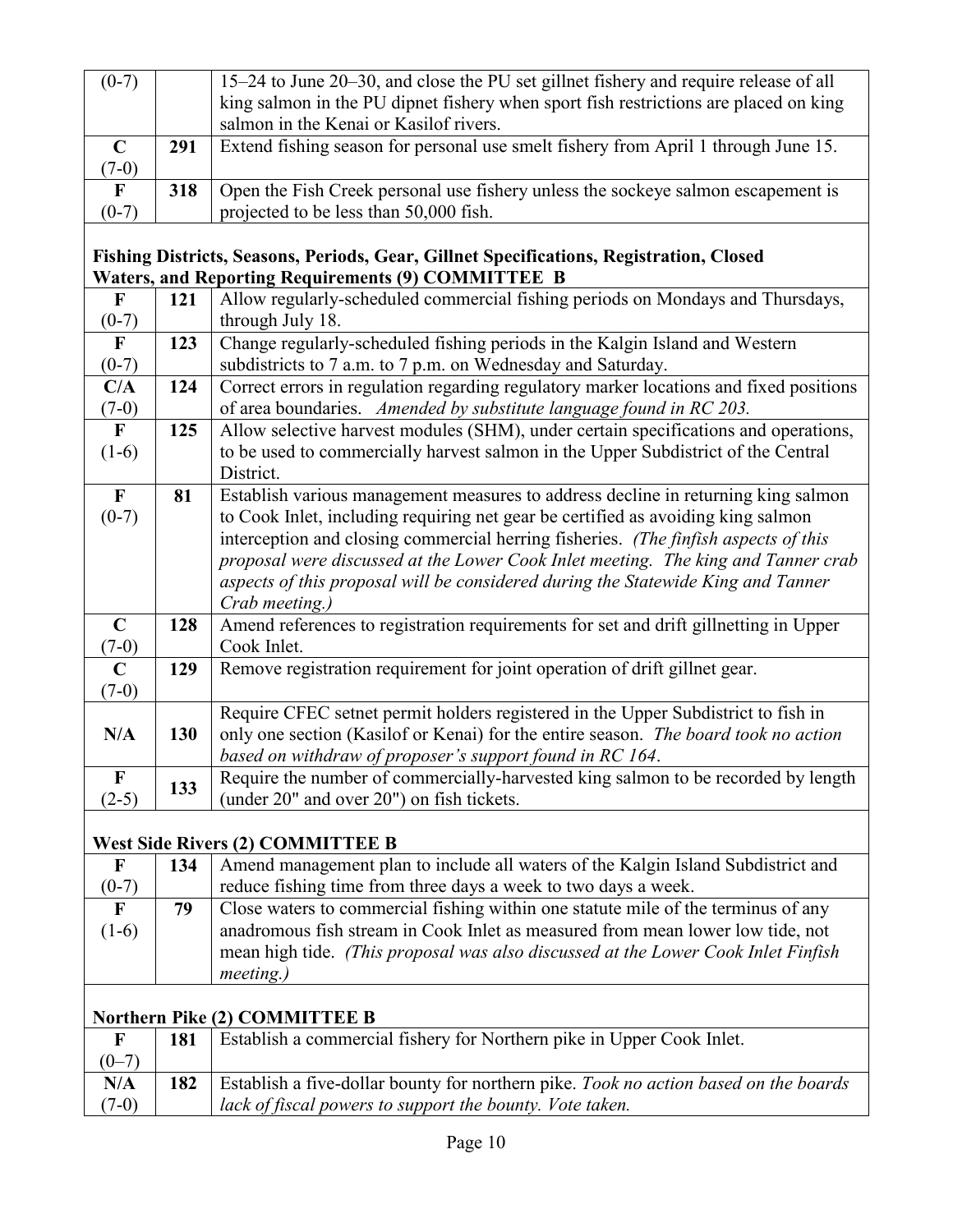| Sport – Kenai River Resident Species (7) COMMITTEE C |     |                                                                                        |  |
|------------------------------------------------------|-----|----------------------------------------------------------------------------------------|--|
| $\mathbf C$                                          | 252 | Open rainbow trout fishing year-round in the Kenai River downstream of an ADF&G        |  |
| $(7-0)$                                              |     | marker located upstream of the Lower Killey River, and increase rainbow trout          |  |
|                                                      |     | spawning closure area below the Upper Killey River by approximately three-quarters     |  |
|                                                      |     | of a river mile.                                                                       |  |
| N/A                                                  | 253 | Open rainbow trout fishing year-round in the Kenai River downstream of an ADF&G        |  |
|                                                      |     | marker, designating the upper end of the Killey River king salmon sanctuary, and       |  |
|                                                      |     | increase the rainbow trout spawning closure area located above the Upper Killey        |  |
|                                                      |     | River. The board took no action based on action taken on Proposals 252. Support        |  |
|                                                      |     | for the proposal was also withdrawn by the proposer under RC263.                       |  |
| $\mathbf{F}$                                         | 254 | Allow fishing for trout on the Kenai River below Moose River using bait beginning      |  |
| $(0-7)$                                              |     | June 1 and restrict gear.                                                              |  |
| $\mathbf C$                                          | 255 | Move Hidden Lake Creek and Hidden Lake special provisions from the Lower               |  |
| $(7-0)$                                              |     | Section management area to the Middle Section management area.                         |  |
| $\mathbf C$                                          | 256 | Reduce spawning closure period on Crescent Lake/Crescent Creek.                        |  |
| $(7-0)$                                              |     |                                                                                        |  |
| $\mathbf C$                                          | 257 | Create a spawning closure period on Bench Lake and Bench Creek for Arctic              |  |
| $(7-0)$                                              |     | grayling.                                                                              |  |
| $\mathbf C$                                          | 258 | Remove liberal gear limits of five lines allowed while fishing through ice on Stormy   |  |
| $(7-0)$                                              |     | Lake for northern pike.                                                                |  |
|                                                      |     |                                                                                        |  |
| Guides - Kenai and Kasilof Rivers (7) COMMITTEE C    |     |                                                                                        |  |
| N/A                                                  | 259 | From May 1 to July 31, limit hours allowed for boat anglers; limit guides to 10 starts |  |
|                                                      |     | per week; and clarify department emergency order (EO) authority. The board took no     |  |
|                                                      |     | action based on withdraw of proposer's support found in RC 264.                        |  |
| $\mathbf F$                                          | 260 | Allow guided fishing on the Kenai River seven days per week, but guides can only       |  |
| $(0-7)$                                              |     | operate during five days of their choosing.                                            |  |
| $\mathbf{F}$                                         | 261 | Allow five anglers to fish from a registered guide vessel on the Kenai River during    |  |
| $(0-7)$                                              |     | the month on July.                                                                     |  |
| $\boldsymbol{\mathrm{F}}$                            | 262 | Prohibit sport fishing from a registered guide vessel downstream from the outlet of    |  |
| $(0-7)$                                              |     | Kenai Lake on Sundays and Mondays.                                                     |  |
| F                                                    | 266 | Prohibit a registered guide who guides on the Kenai River from guiding on the          |  |
| $(1-6)$                                              |     | Kasilof River when the Kenai River is closed to guided fishing on Sundays and          |  |
|                                                      |     | Mondays.                                                                               |  |
| $\mathbf{F}$                                         | 267 | Limit the number of guides on the Kenai River to 200.                                  |  |
| $(0-7)$                                              |     |                                                                                        |  |
| N/A                                                  | 268 | Placeholder proposal to allow stakeholders, department, and board to discuss           |  |
|                                                      |     | proposed regulatory action based on results of 2012 Kenai River Freshwater             |  |
|                                                      |     | Logbook data. The board took no action based on the lack of specificity and absence    |  |
|                                                      |     | of required regulatory action.                                                         |  |
|                                                      |     | Sport – Kenai River Boundaries and Habitat (8) COMMITTEE C                             |  |
| $\mathbf C$                                          | 229 | Modify description of the Lower Section of the Kenai River to denote the mouth of      |  |
| $(7-0)$                                              |     | the Kenai River.                                                                       |  |
| $\mathbf C$                                          | 230 | Add a reference to an ADF&G regulatory marker at the outlet of Skilak Lake.            |  |
| $(7-0)$                                              |     |                                                                                        |  |
| $\mathbf C$                                          | 231 | Remove a small section of water in the Moose River open to king salmon fishing.        |  |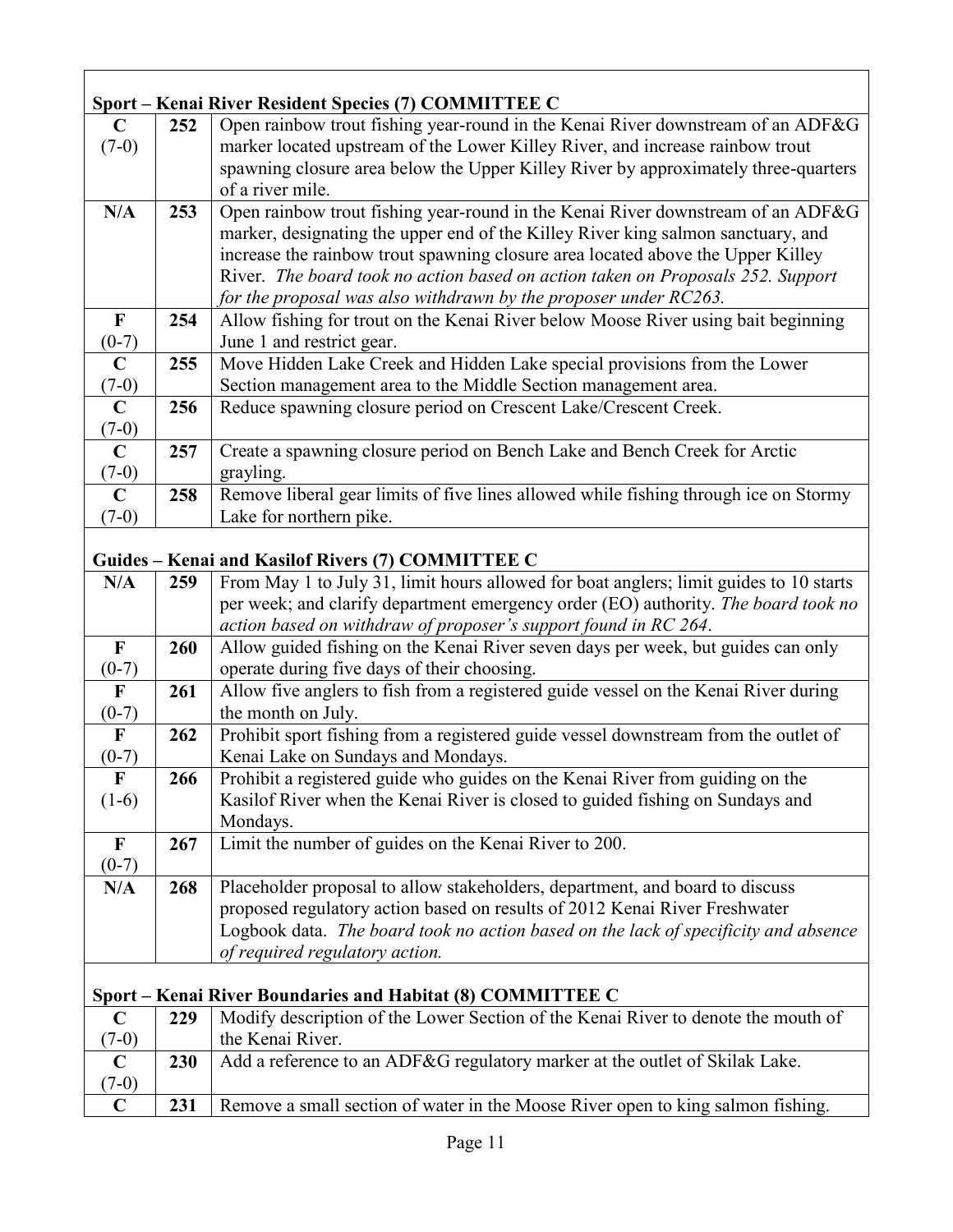| $(6-1)$      |     |                                                                                                                                                 |
|--------------|-----|-------------------------------------------------------------------------------------------------------------------------------------------------|
| $\mathbf C$  | 232 | Modify the boundary for prohibiting sport fishing from a boat around the Moose                                                                  |
| $(7-0)$      |     | River.                                                                                                                                          |
| $\mathbf C$  | 233 | Prohibit sport fishing within the Soldotna Centennial Campground boat launch                                                                    |
| $(7-0)$      |     | lagoon.                                                                                                                                         |
| $\mathbf C$  | 234 | Establish a new Kenai River riparian habitat area closed to fishing July 1-August 15.                                                           |
| $(7-0)$      |     |                                                                                                                                                 |
| N/A          | 235 | Require the department to conduct habitat assessments on Upper Cook Inlet rivers                                                                |
|              |     | related to sport and personal use fisheries. The board took no action based on the                                                              |
|              |     | department's current activities and the lack of board authority.                                                                                |
| N/A          | 236 | Require submission of findings and proposals if the Kenai River riparian habitat                                                                |
|              |     | assessment demonstrates a loss of riparian habitat. The board took no action based                                                              |
|              |     | on the lack of regulatory action specified.                                                                                                     |
|              |     |                                                                                                                                                 |
|              |     | <b>Escapement Goals (6) COMMITTEE D</b>                                                                                                         |
| $\mathbf{F}$ | 300 | Establish an optimal escapement goal (OEG) for Deshka River coho salmon.                                                                        |
| N/A          | 301 | Adopt a sustainable escapement goal (SEG) established by the department or                                                                      |
|              |     | establish an optimal escapement goal (OEG) for Kashwitna River king salmon. The                                                                 |
|              |     | board took no action based on action taken on Proposals 300.                                                                                    |
| N/A          | 309 | Develop and adopt a sustainable escapement goal (SEG) or optimal escapement goal                                                                |
|              |     | (OEG) for Big River and Kustatan River coho salmon. The board took no action                                                                    |
|              |     | based on action taken on Proposals 300.                                                                                                         |
|              | 313 | Adopt a sustainable escapement goal (SEG) established by the department or                                                                      |
| N/A          |     | establish an optimal escapement goal (OEG) for Little Susitna River sockeye salmon.                                                             |
|              |     | The board took no action based on withdraw of proposer's support found in RC 249.                                                               |
| $\mathbf F$  | 315 | Adopt a sustainable escapement goal (SEG) established by the department or                                                                      |
| $(1-6)$      |     | establish an optimal escapement goal (OEG) for Little Susitna River chum salmon.                                                                |
|              | 321 | Adopt a sustainable escapement goal (SEG) established by the department or                                                                      |
| N/A          |     | establish an optimal escapement goal (OEG) for Moose Creek king salmon. The                                                                     |
|              |     | board took no action based on action taken on proposals 300 and 315.                                                                            |
|              |     |                                                                                                                                                 |
| $\mathbf F$  | 292 | <b>Northern District Commercial Salmon (4) COMMITTEE D</b><br>Modify management plan to restrict commercial king salmon fishing in the Northern |
| $(0-7)$      |     | District if sport fishing in the Deshka River is restricted to artificial lures, or close                                                       |
|              |     | commercial king salmon fishing in the Northern District if sport fishing is restricted                                                          |
|              |     | to catch and release or closed in Susitna River tributary streams upriver from the                                                              |
|              |     | Deshka River.                                                                                                                                   |
| $\mathbf F$  | 293 | Modify management plan to restrict commercial set gillnet fishing to one regular 12-                                                            |
| $(0-7)$      |     | hour period per week in the Northern District if sport fishing in the Deshka River is                                                           |
|              |     | restricted to artificial lures; or close the Northern District to commercial fishing, if                                                        |
|              |     | sport fishing is closed in the Little Susitna River, Fish Creek, Jim Creek, or Deshka                                                           |
|              |     | River. The board carried this proposal $(6/1)$ as amended by making the action                                                                  |
|              |     | effective on July 31 and striking references to Jim Creek. Upon a motion to                                                                     |
|              |     | reconsider, the board voted to fail the proposal.                                                                                               |
| $\mathbf F$  | 294 | Modify management plan to manage Northern District commercial salmon fisheries                                                                  |
| $(1-6)$      |     | based on abundance of Northern District sockeye and coho salmon.                                                                                |
| $\mathbf F$  | 295 | Amend management plan to remove references to Northern District coho, late-run                                                                  |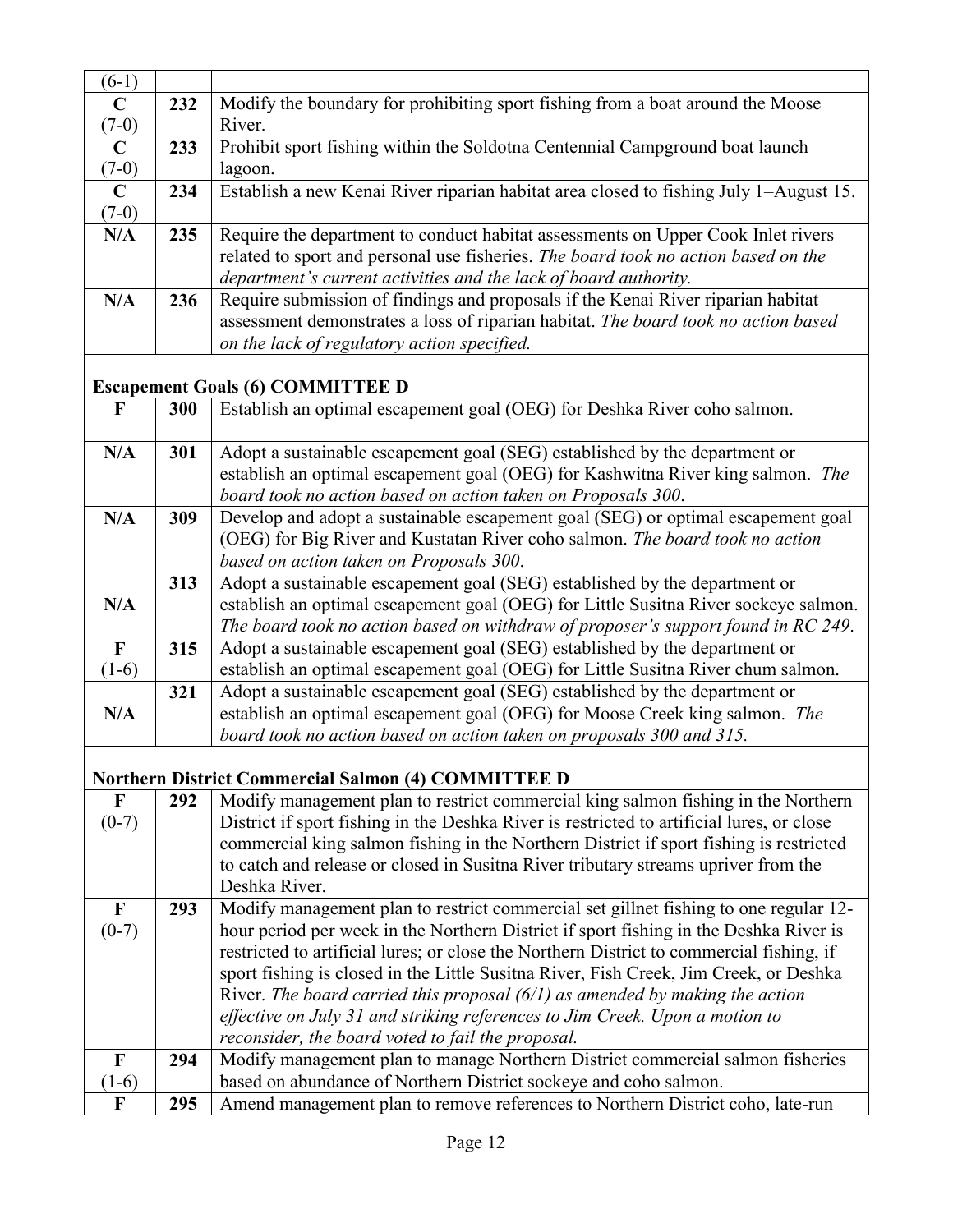| $(0-7)$                 |     | Kenai River king, Kenai River coho salmon stocks, and add language that states the                                                                |
|-------------------------|-----|---------------------------------------------------------------------------------------------------------------------------------------------------|
|                         |     | department shall manage common property fisheries for a reasonable opportunity to                                                                 |
|                         |     | harvest salmon resources.                                                                                                                         |
|                         |     |                                                                                                                                                   |
|                         |     | <b>Susitna River Drainage Sport Fisheries (9) COMMITTEE D</b>                                                                                     |
| $\mathbf{F}$<br>$(2-5)$ | 296 | Adopt a Deshka River king salmon management plan.                                                                                                 |
|                         | 297 | Adopt a Deshka River king salmon management plan. The board took no action                                                                        |
| N/A                     |     | based on action taken on Proposal 296.                                                                                                            |
| $\mathbf C$             | 298 | Allow use of bait in the Deshka River on June 1 instead of May 15.                                                                                |
| $(7-0)$                 |     |                                                                                                                                                   |
| $\mathbf{F}$            | 299 | Stock Deshka River with king salmon.                                                                                                              |
| $(0-7)$                 |     |                                                                                                                                                   |
| $\mathbf F$             | 302 | Prohibit sport fishing for all salmon in Larson Creek and its confluence with the                                                                 |
| $(0-7)$                 |     | Talkeetna River from June 1-September 30.                                                                                                         |
|                         | 303 | Prohibit sport fishing in Larson Creek and its confluence with Talkeetna River from                                                               |
| N/A                     |     | June 15-August 15. The board took no action based on action taken on Proposals                                                                    |
|                         |     | 302.                                                                                                                                              |
| N/A                     | 304 | Prohibit sport fishing at the outlet of Larson Lake. The board took no action due to                                                              |
|                         |     | existing regulations that close sport fishing at this area.                                                                                       |
| C/A                     | 305 | Close the Fish Creek drainage to sport fishing for salmon. Closed one mile upstream                                                               |
| $(7-0)$                 |     | from confluence with Talkeetna River. Amended to close sport fishing for salmon in                                                                |
| $\mathbf C$             | 306 | Fish Creek beyond 1/4 mile of its confluence with the Talkeetna River.<br>Move several lakes from Unit 4 of the Susitna River drainage to Unit 1. |
| $(7-0)$                 |     |                                                                                                                                                   |
|                         |     |                                                                                                                                                   |
|                         |     | <b>Subsistence - Susitna Salmon (2) COMMITTEE D</b>                                                                                               |
| C/A                     | 307 | Extend subsistence salmon fishery from July 31 to the first Monday, Wednesday, and                                                                |
| $(7-0)$                 |     | Friday in August. Amended with substitute language found in RC 246.                                                                               |
| $\mathbf F$             | 308 | Allow salmon to be harvested by dipnet upstream of the Yentna/Susitna confluence                                                                  |
| $(0-7)$                 |     | to an ADF&G marker located 300 feet downstream of the department's Yentna River                                                                   |
|                         |     | sonar.                                                                                                                                            |
|                         |     |                                                                                                                                                   |
|                         |     | Sport Fisheries - Knik River Area, Anchorage Area (11) COMMITTEE D                                                                                |
| $\mathbf F$             | 310 | Allow harvest of king and coho salmon only on Tuesdays, Wednesdays, and                                                                           |
| $(0-7)$                 |     | Thursdays in the Little Susitna River, and reduce harvest limits.                                                                                 |
| $\mathbf F$             | 311 | Direct the department to begin stocking coho salmon into the Little Susitna River.                                                                |
| $(0-7)$                 |     |                                                                                                                                                   |
| N/A                     | 312 | Direct the department to begin stocking coho salmon into the Little Susitna River.                                                                |
| $\mathbf F$             | 314 | The board took no action based on action taken on Proposal 311.<br>Open Little Susitna River sockeye salmon sport fishery by emergency order (EO) |
| $(0-7)$                 |     | and only when escapement of 2,500 sockeye salmon can be projected.                                                                                |
| CA                      | 316 | Require use of four-stroke outboard motors on Little Susitna River and limit the                                                                  |
| $(5-2)$                 |     | number of outboards on the river per day. Amended to restrict fishing on the Little                                                               |
|                         |     | Susitna River from boats equipped with four stroke or direct fule injected motors                                                                 |
|                         |     | only, with an implementation start date of January 1, 2017, and to strike language                                                                |
|                         |     | limiting the number of outboards on the river.                                                                                                    |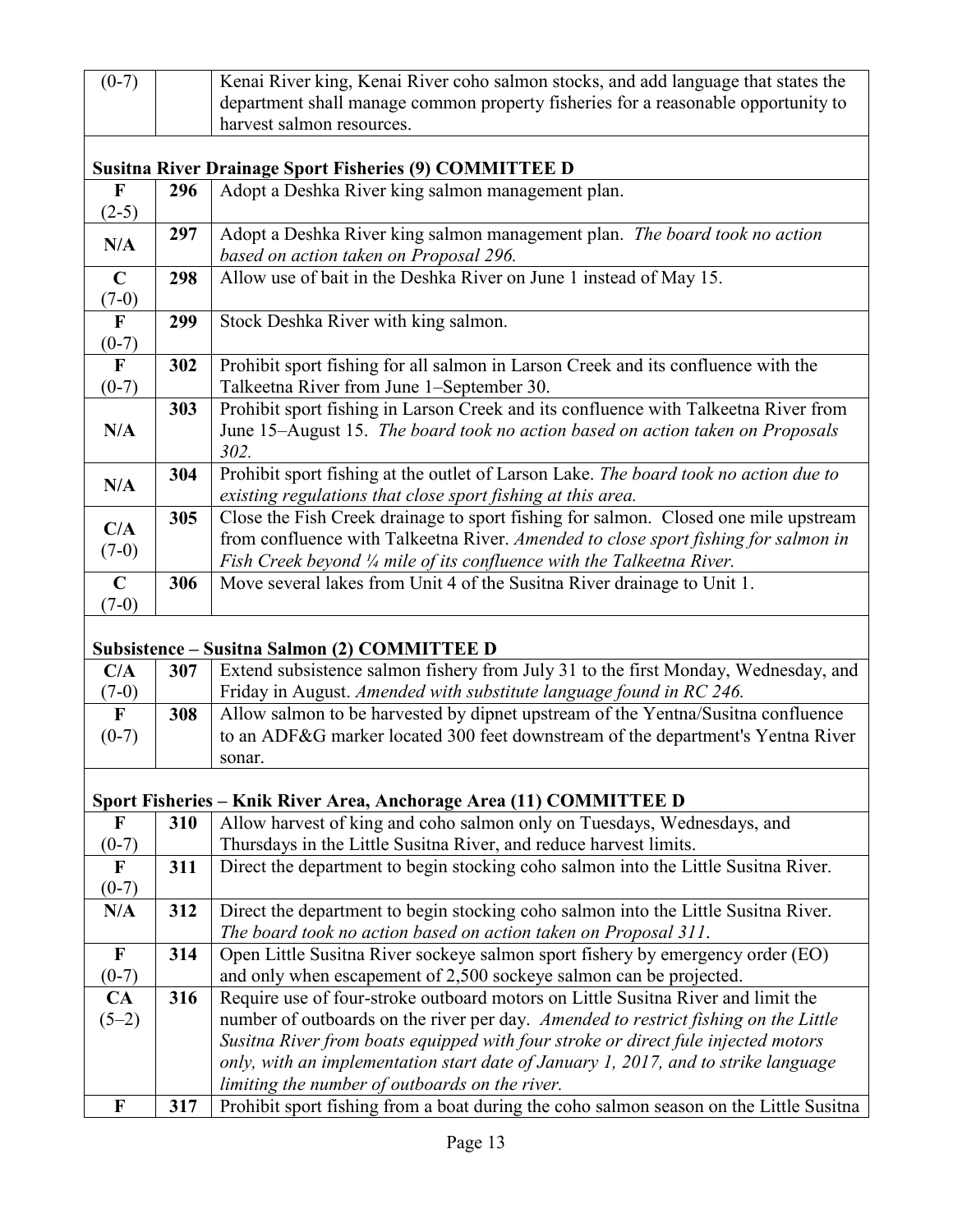| $(0-7)$                   |     | River.                                                                                                                                                                          |
|---------------------------|-----|---------------------------------------------------------------------------------------------------------------------------------------------------------------------------------|
| $\mathbf C$               | 322 | Amend area open to sport fishing for king salmon in the Eklutna Tailrace.                                                                                                       |
| $(7-0)$                   |     |                                                                                                                                                                                 |
| $\mathbf C$               | 323 | Create a youth-only king salmon fishery in the Eklutna Tailrace. Jensen absent.                                                                                                 |
| $(6-0-1)$                 |     |                                                                                                                                                                                 |
| $\mathbf C$               | 376 | Create a youth-only coho salmon fishery in the Eklutna Tailrace. Jensen absent.                                                                                                 |
| $(6-0-1)$                 |     |                                                                                                                                                                                 |
| $\mathbf C$               | 324 | Update stocked lakes list for the Knik Arm drainage area. Jensen absent.                                                                                                        |
| $(6-0-1)$                 |     |                                                                                                                                                                                 |
| $\mathbf C$               | 325 | Reduce bag limit for landlocked king and other salmon in Anchorage stocked lakes.                                                                                               |
| $(5-1-1)$                 |     | Jensen absent.                                                                                                                                                                  |
|                           |     |                                                                                                                                                                                 |
|                           |     | Cook Inlet – Areawide Sport Fisheries (13) COMMITTEE E                                                                                                                          |
| $\mathbf{F}$              | 47  | Prohibit use of barbed hooks while sport fishing for salmon in Cook Inlet fresh                                                                                                 |
| $(0-7)$                   |     | waters. (This proposal was also discussed at the Lower Cook Inlet Finfish meeting.)                                                                                             |
| C/A                       | 48  | Designate all waters where catch-and-release fishing occurs on salmon as single,                                                                                                |
| $(4-3)$                   |     | unbaited, barbless-hook waters. (This proposal was also discussed at the Lower Cook                                                                                             |
|                           |     | Inlet Finfish meeting.) Amended to require barbless hooks when sport fishing for                                                                                                |
|                           |     | king salmon on the Kenai River when king salmon fishing is restricted to catch and                                                                                              |
|                           |     | release only, and provided a barbless hook definition. The board intent was clarified                                                                                           |
|                           |     | that this will be implemented only during times when catch and release is required by                                                                                           |
| N/A                       |     | emergency order.                                                                                                                                                                |
|                           | 49  | Establish criteria to designate waters in Cook Inlet as single, unbaited, barbless hooks<br>waters. (This proposal was also discussed at the Lower Cook Inlet Finfish meeting.) |
|                           |     | The board took no action based on action taken on Proposal 48.                                                                                                                  |
| $\mathbf F$               | 50  | Prohibit catch-and-release fishing for coho salmon in all Cook Inlet fresh waters.                                                                                              |
| $(0-7)$                   |     | (This proposal was also discussed at the Lower Cook Inlet Finfish meeting.)                                                                                                     |
| $\mathbf F$               | 52  | Prohibit catch-and-release fishing for salmon in all Cook Inlet fresh waters. (This                                                                                             |
| $(0-7)$                   |     | proposal was also discussed at the Lower Cook Inlet Finfish meeting.)                                                                                                           |
| $\mathbf{F}$              | 53  | Prohibit anglers who are releasing a fish from removing the head of a fish out of the                                                                                           |
| $(0-7)$                   |     | water. (This proposal was also discussed at the Lower Cook Inlet Finfish meeting.)                                                                                              |
| N/A                       | 54  | Prohibit sport fishing in major spawning areas where spawning fish are present in                                                                                               |
|                           |     | Cook Inlet salmon waters. (This proposal was also discussed at the Lower Cook Inlet                                                                                             |
|                           |     | Finfish meeting.) The board took no action due to possible action having no                                                                                                     |
|                           |     | <i>practical effect.</i>                                                                                                                                                        |
| N/A                       | 183 | Adopt a policy that prohibits sport fishing within 50 percent of identified salmon                                                                                              |
|                           |     | spawning areas in all Upper Cook Inlet salmon waters. The board took no action                                                                                                  |
|                           |     | based on the Department of Law comments indicating the proposal was not seeking                                                                                                 |
|                           |     | regulatory action.                                                                                                                                                              |
| $\boldsymbol{\mathrm{F}}$ | 55  | Decrease Cook Inlet king salmon annual limit to two king salmon 20 inches or                                                                                                    |
| $(0-7)$                   |     | greater in length, of which only one can be from the Kenai River. (This proposal was                                                                                            |
|                           |     | also discussed at the Lower Cook Inlet Finfish meeting.)                                                                                                                        |
| $\boldsymbol{\mathrm{F}}$ | 56  | Decrease the Cook Inlet saltwater king salmon bag and possession limit to one king                                                                                              |
| $(0-7)$                   |     | salmon and reduce the annual limit to two king salmon. (This proposal was also                                                                                                  |
|                           |     | discussed at the Lower Cook Inlet Finfish meeting.)                                                                                                                             |
| $\mathbf F$               | 184 | Require sport, personal use, and subsistence fishermen to record and report king                                                                                                |
| $(0-7)$                   |     | salmon harvest information within a 24-hour period.                                                                                                                             |
| N/A                       | 185 | Require daily reporting of all salmon harvested in Upper Cook Inlet salmon fisheries                                                                                            |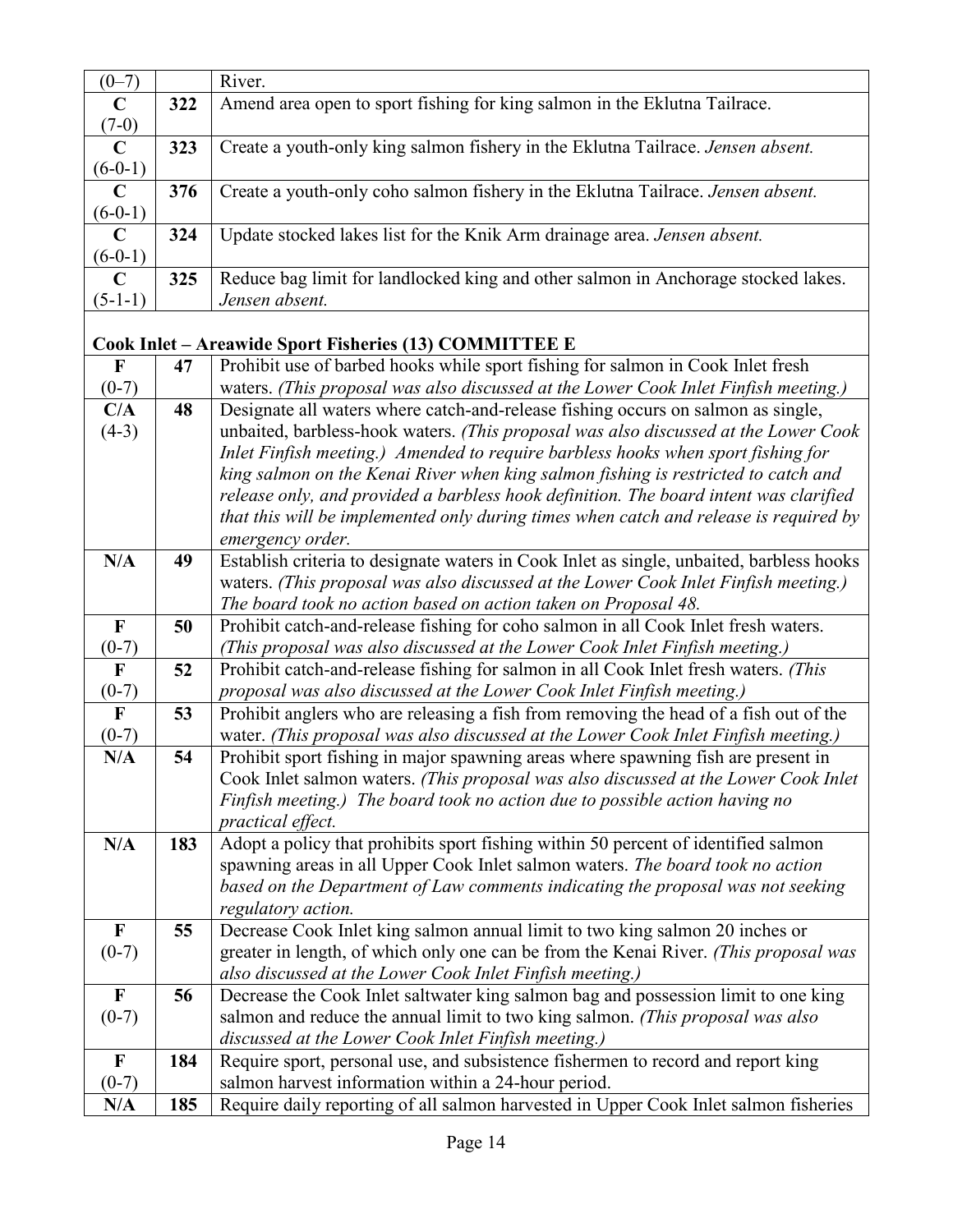|                         |     | by all user groups. The board took no action based on action taken on Proposal 184. |
|-------------------------|-----|-------------------------------------------------------------------------------------|
| $\mathbf F$             | 57  | Limit amount of sport-caught fish that may be exported to 100 pounds of fillets.    |
| $(0-7)$                 |     | (This proposal was also discussed at the Lower Cook Inlet Finfish meeting.)         |
|                         |     |                                                                                     |
|                         |     | Sport - Kenai River Vessel Restrictions (7) COMMITTEE E                             |
| $\mathbf{F}$            | 237 | Add an additional drift boat-only day (Thursdays) on the Kenai River.               |
| $(0-7)$                 |     |                                                                                     |
| N/A                     | 238 | Add an additional drift boat-only day (Thursdays) on the Kenai River. The board     |
|                         |     | took no action based on action taken on Proposal 237.                               |
| N/A                     | 239 | Add an additional drift boat-only day on the Kenai River. The board took no action  |
|                         |     | based on action taken on Proposal 237.                                              |
| $\mathbf{F}$            | 240 | Prohibit sport fishing from a vessel on Mondays in the Kenai River downstream of    |
| $(0-7)$                 |     | Skilak Lake during May, June, and July.                                             |
| $\overline{F}$          | 241 | Prohibit fishing from a vessel on the Kenai River from 10:00 p.m. to 4:00 a.m.      |
| $(1-6)$                 |     | during May, June, and July.                                                         |
| $\mathbf F$             | 242 | Restrict outboard motor use on the Kenai River to 10 horsepower or less.            |
| $(0-7)$                 |     |                                                                                     |
| $\mathbf{F}$            | 243 | Beginning in 2015, prohibit outboard motor exhaust from being discharged into the   |
| $(0-7)$                 |     | waters of the Kenai River.                                                          |
|                         |     |                                                                                     |
|                         |     | Sport – Kenai and Kasilof Rivers Salmon (7) COMMITTEE E                             |
| $\mathbf C$             | 244 | Close Hidden Lake Creek and Jean Lake Creek to salmon fishing.                      |
| $\frac{(7-0)}{F}$       |     |                                                                                     |
|                         | 245 | Prohibit sport fishing for salmon in Russian River upstream of the power line.      |
| $(0-7)$                 |     |                                                                                     |
| N/A                     | 246 | Prohibit barbed hooks when sport fishing in the Middle Section of the Kenai River   |
|                         |     | drainage, including Russian River. The board took no action based on action taken   |
| $\mathbf F$             |     | on Proposal 48.                                                                     |
|                         | 247 | Allow snagging of sockeye salmon in the Kenai River.                                |
| $(0-7)$<br>$\mathbf{F}$ | 249 | Prohibit use of eggs for bait in the Kasilof River king salmon sport fishery.       |
| $(0-7)$                 |     |                                                                                     |
| $\overline{\mathbf{F}}$ | 250 | Prohibit retention of female king salmon greater than 33 inches in length in the    |
| $(1-6)$                 |     | Kasilof River sport fishery.                                                        |
| $\mathbf F$             | 251 | Reduce king salmon bag and possession limit to one fish on the Kasilof River.       |
| $(0-7)$                 |     |                                                                                     |
|                         |     |                                                                                     |

### **Sheep Creek and Goose Creek King Salmon Stock of Concern Status and Action Plan**

Department refreshed the record regarding the action plan and stock of concern recommendations, citing concerns about king salmon escapement on Goose and Sheep creeks, changing Goose from a stock of yield concern to stock of management concern, and designating Sheep Creek a stock of management concern. Board moved to adopt Goose and Sheep Creek king salmon stocks as stocks of management concern; motion carried 7-0.

Regarding the action plan, department presented options as outlined in RC 4 Tab 2, updating with actions taken in previous seasons, as well as at this board of fisheries meeting (such as moving the drift fleet into corridors to move fish to northern streams).